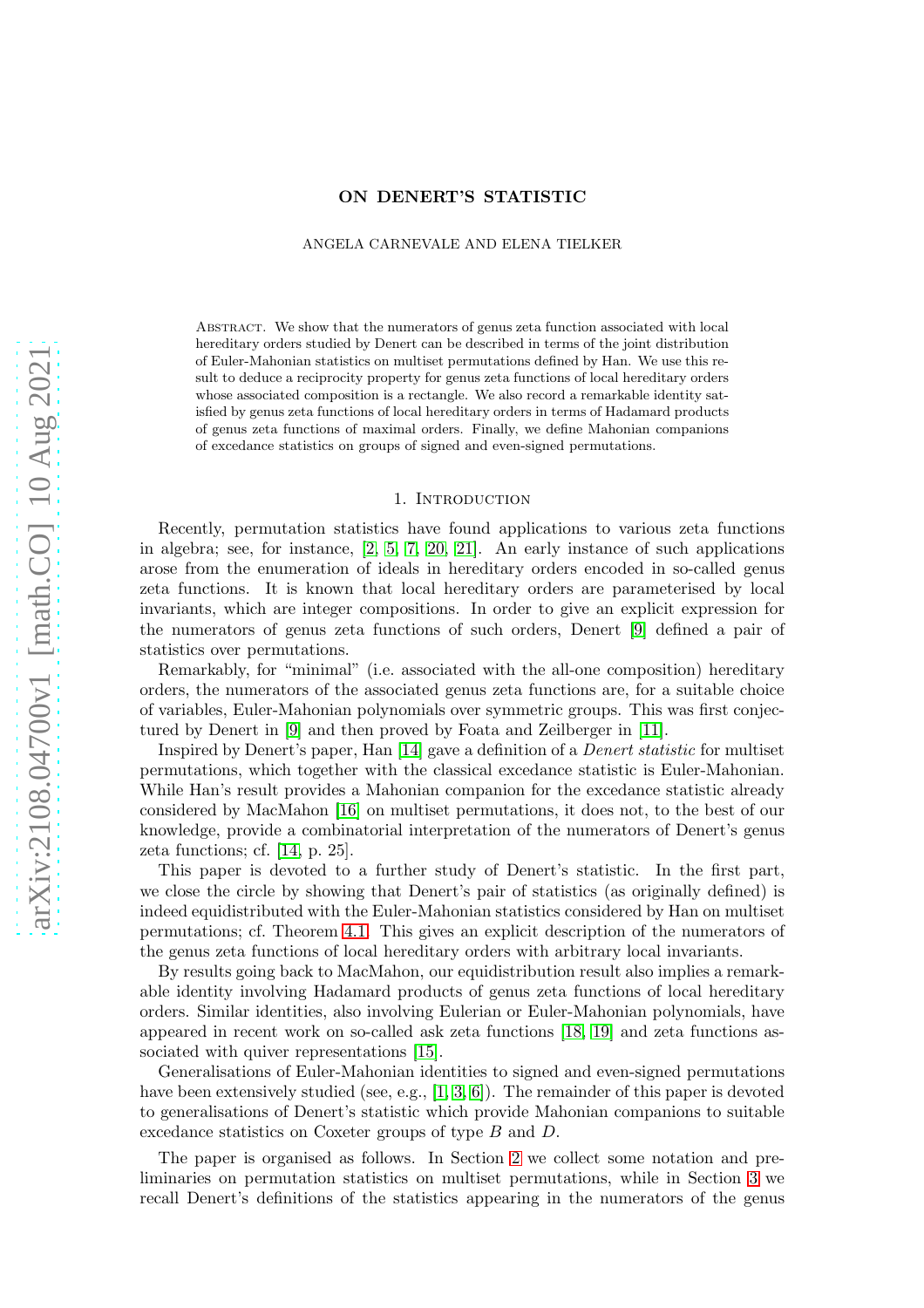zeta functions studied in [9]. Section [4](#page-6-1) is devoted to proving that these numerators are indeed Euler-Mahonian polynomials. In Section [5,](#page-11-0) we define analogues of Denert's statistics in types  $B$  and  $D$ . Together with suitable excedance statistics, these are equidistributed with Euler-Mahonian statistics on groups of signed and even-signed permutations, respectively. We conclude the paper with a few remarks in Section [6,](#page-13-0) including the aforementioned identity involving Hadamard products satisfied by Denert's genus zeta functions.

### 2. Notation and preliminaries

<span id="page-1-0"></span>We set  $[n] = \{1, \ldots, n\}$  and denote by  $\{i_1, \ldots, i_m\}$ , a set of increasing integers  $i_1$  $\cdots < i_m$ . We let |S| denote the cardinality of a set S. For the remainder of this paper,  $\eta = (\eta_1, \ldots, \eta_r)$  is a fixed composition of  $n \in \mathbb{N}$  with r parts. Given  $\eta$ , we let  $S_n$  denote the set of all permutations of the multiset

$$
\{\underbrace{1,\ldots,1}_{\eta_1},\ldots,\underbrace{r,\ldots,r}_{\eta_r}\}
$$

comprising  $\eta_1$  copies of 1,  $\eta_2$  copies of 2, and so on. In other words, a multiset permutation in  $S_{\eta}$  is a rearrangement of the "trivial" word id<sup> $\eta = 1^{\eta_1} \cdots r^{\eta_r} \in S_{\eta}$ . Note that</sup> when  $\eta = (1, 1, \ldots, 1), S_{\eta}$  is the symmetric group  $S_r$ . We will be interested in several statistics on multiset permutations. We denote the *descent set* of  $w = w_1 \cdots w_n \in S_n$  by

$$
Des(w) = \{ i \in [n-1] : w_i > w_{i+1} \}.
$$

The descent and major index statistics are

$$
des(w) = |\text{Des}(w)|
$$
 and  $maj(w) = \sum_{i \in \text{Des}(w)} i$ .

Further, we define the descent set of a composition  $Des(\eta) := \{ \eta_1, \eta_1 + \eta_2, \ldots, \sum_{i=1}^{r-1} \eta_i \}.$ 

In the following, we recall a few definitions in order to define the pair of statistics (den, exc), see also [14]. When  $\eta$  is fixed, we will simply denote with id the trivial word  $id^{\eta}$  of the corresponding set of multiset permutations.

A position  $i \in [n]$  is an excedance of  $w \in S_n$  if the *i*-th letter of w is strictly greater than the *i*-th letter of the trivial word id. We denote with  $Exc(w)$  the set of all excedances of w and with  $\mathrm{exc}(w)$  its cardinality, viz.

<span id="page-1-1"></span>
$$
Exc(w) = \{i \in [n] : w_i > id_i\} \text{ and } exc(w) = |Exc(w)|.
$$
 (2.1)

**Definition 2.1.** Let  $w \in S_n$ . The exceeding subword of w is

$$
\mathbf{exc}(w) := w_{i_1} \cdots w_{i_k}
$$
 for  $\text{Exc}(w) = \{i_1, \ldots, i_k\} \leq$ .

The *non-exceeding* subword of w is

$$
\mathbf{nexc}(w) := w_{j_1} \cdots w_{j_{n-k}} \text{ for } \{j_1, \ldots, j_{n-k}\} \subset \mathbb{R}^n \setminus \mathrm{Exc}(w).
$$

For example, for  $\eta = (3, 2, 2, 3)$  and  $w = 4232314141$ , the exceeding subword is  $\mathbf{exc}(w) = 42334$  and the non-exceeding subword is  $\mathbf{nexc}(w) = 21141$ .

As usual, we let inv(w) denote the inversion number of a multiset permutation  $w \in S_n$ 

$$
inv(w) = |\{(i, j) : 1 \le i < j \le n, w_i > w_j\}|
$$

and imv(w) denote the weak inversion number of w

$$
imv(w) = |\{(i, j) : 1 \le i < j \le n, w_i \ge w_j\}|.
$$

Generalising work of Foata and Zeilberger on permutations [11], Han gave the following definition of a Denert statistic on multiset permutations.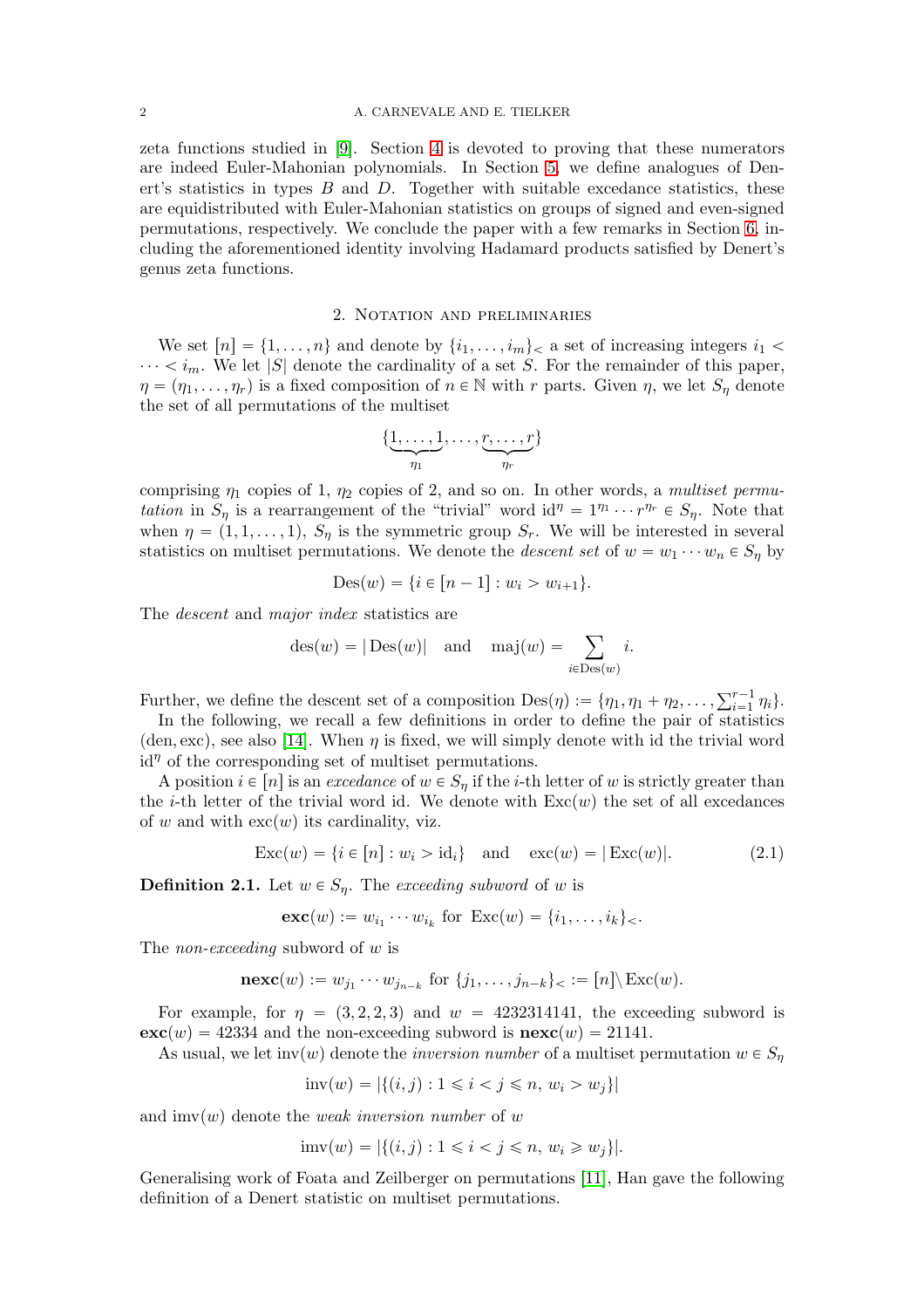<span id="page-2-3"></span>**Definition 2.2** ([14, Définition 1.3]). Let  $w \in S_n$ . Denert's statistic on multiset permutations is given by

$$
\text{den}(w) := \sum_{i \in \text{Exc}(w)} i + \text{imv}(\textbf{exc}(w)) + \text{inv}(\textbf{next}(w)).
$$

For instance, den(4232314141) =  $18 + 5 + 4 = 27$ . Han proved that this statistic, together with the excedance number defined in [\(2.1\)](#page-1-1), is equidistributed with the pair of statistics (maj, des) on multiset permutations.

<span id="page-2-1"></span>**Theorem 2.3** ([14, Théorème 1.4]). The pair of statistics on  $S_\eta$  (den, exc) is Euler-Mahonian, i.e.

$$
\sum_{w \in S_{\eta}} x^{\text{den}(w)} y^{\text{exc}(w)} = \sum_{w \in S_{\eta}} x^{\text{maj}(w)} y^{\text{des}(w)}.
$$

## 3. DENERT'S STATISTIC

<span id="page-2-0"></span>Our first main result shows that the polynomials expressing the numerators of the genus zeta functions of hereditary orders with local invariants  $\eta$  and r coincide with the polynomials giving the joint distribution of (den, exc) over  $S_{\eta}$  in Theorem [2.3.](#page-2-1) These numerators, as defined by Denert in [9, Theorem 11], involve statistics on so-called  $\eta$ -admissible permutations, iden and iexc, which we now define, closely following [9].

Let  $\sigma \in S_n$ . Following Denert, we visualise  $\sigma$  as the matrix whose  $(i, j)$ -th entry is defined as

$$
(i,j) = \begin{cases} 1 & \text{if } j = \sigma(i), \\ 0 & \text{otherwise.} \end{cases}
$$

Note that this is the transpose of the usual permutation matrix associated with  $\sigma$ . Nevertheless, to ease the translation between Denert's and our notation, we will refer to it as the matrix associated with  $\sigma$ . Since we are interested in statistics counting certain zero entries, we think of this matrix as an  $n \times n$  grid, and we refer to matrix entries as cells in this grid.

**Definition 3.1.** The projection or block-map with respect to the composition  $\eta$  is the map  $\pi_n : [n] \to [r]$  such that

$$
\sum_{k=1}^{\pi_{\eta}(i)-1} \eta_i < i \leqslant \sum_{k=1}^{\pi_{\eta}(i)} \eta_i.
$$

That is,  $\pi_{\eta}(i) = 1$  for  $1 \leq i \leq \eta_1$ ,  $\pi_{\eta}(i) = 2$  for  $\eta_1 + 1 \leq i \leq \eta_1 + \eta_2$  and so on.



<span id="page-2-2"></span>FIGURE 1. For  $n = 10$  and  $\eta = (3, 2, 2, 3)$ , the set  $\lceil \geq \rceil$  is coloured in grey, while the set  $\leq$  is left blank.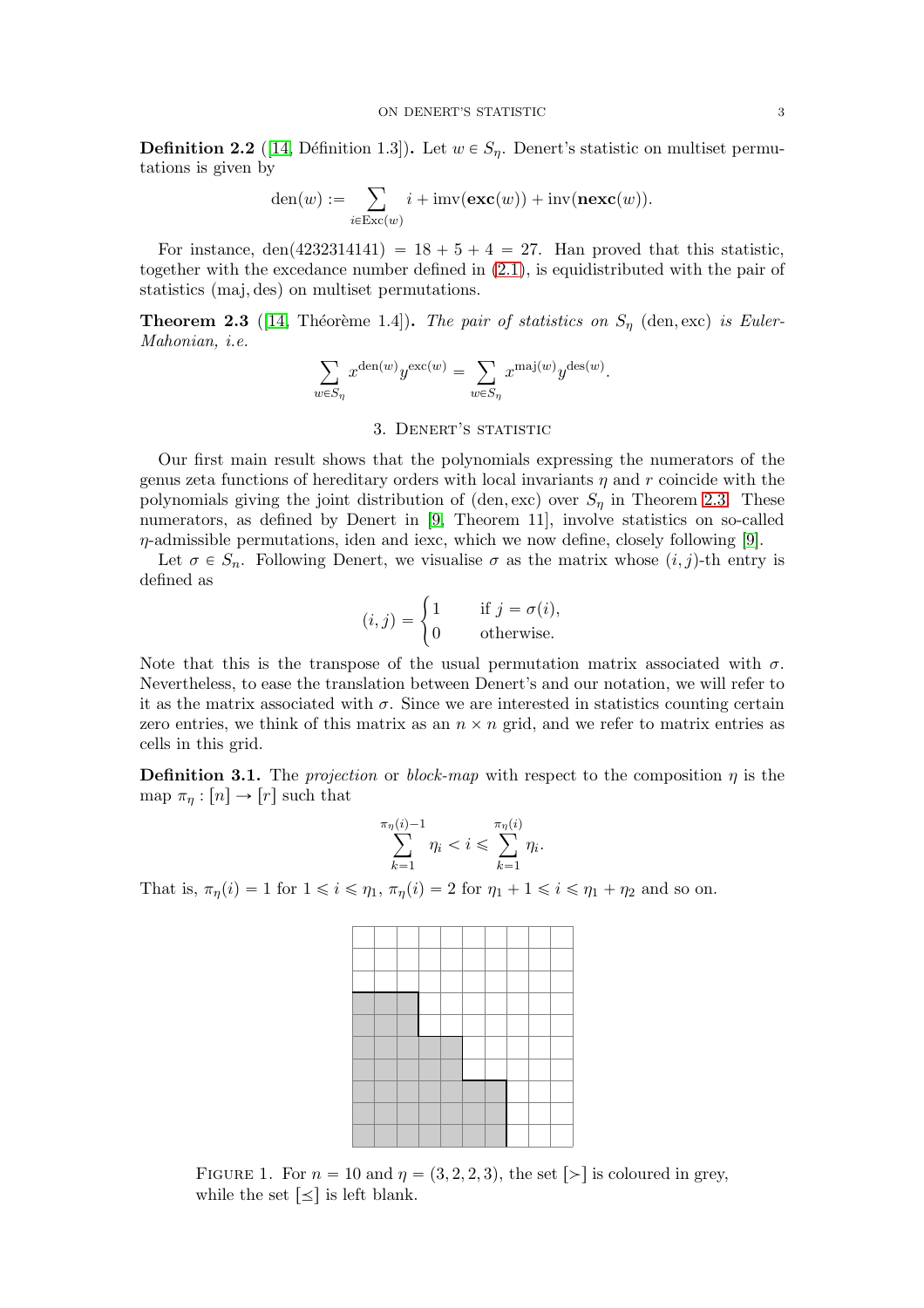

<span id="page-3-0"></span>FIGURE 2. Let  $n = 10$  and  $\eta = (3, 2, 2, 3)$ . The left matrix corresponds to  $\sigma = 68102435179$  and the right matrix to  $\tau = 68104235179$ 

By slight abuse of notation, we also denote by  $\pi_n: S_n \to S_n$  the projection from permutations to multiset permutations

$$
\pi_{\eta}(\sigma) := \pi_{\eta}(\sigma(1)) \cdots \pi_{\eta}(\sigma(n)).
$$

For instance,  $\pi_{(3,2,2,3)}(68102435179) = 3441212134.$ 

The block-map partitions a permutation matrix into  $r^2$  blocks of size  $\eta_i \times \eta_j$ ,  $1 \leq$  $i, j \leq r$ . For  $k \in \mathbb{N}$  we define the k-th block-row (resp. k-th block-column) to be the set of pairs  $(i, j) \in [n]^2$  such that  $\pi_{\eta}(i) = k$  (resp.  $\pi_{\eta}(j) = k$ ). Let further

$$
[\leq] = \{(i, j) : \pi_{\eta}(i) \leq \pi_{\eta}(j)\},
$$
  

$$
[\leq] = \{(i, j) : \pi_{\eta}(i) < \pi_{\eta}(j)\},
$$
  

$$
[\geq] = \{(i, j) : \pi_{\eta}(i) > \pi_{\eta}(j)\}.
$$

We illustrate the sets  $\leq$  and  $\geq$  in Figure [1,](#page-2-2) see also [9, Section 1]. Following Denert, we say that a permutation  $\sigma \in \overline{S}_n$  is descending on  $I \subseteq [n]^2$  if for all  $(i, \sigma(i)), (j, \sigma(j)) \in I$ ,  $i < j$  if and only if  $\sigma(i) < \sigma(j)$ . For instance,  $\sigma = 68102435179 \in S_{(3,2,2,3)}$  is descending on every block-row, but not on the first and last block-column, which can be easily seen in Figure [2.](#page-3-0)

The polynomials we are interested in are generating polynomials on permutations which Denert calls  $\eta$ -admissible permutations. These are permutations whose descent sets are contained in the descent set of the composition  $\eta$ .

**Definition 3.2.** A permutation  $\sigma \in S_n$  is  $\eta$ -admissible if it is descending on every block-row. We will denote  $S^{\eta} = \{ \sigma \in S_n : Des(\sigma) \subset Des(\eta) \}$  the set of all  $\eta$ -admissible permutation in  $S_n$ .

For instance,  $\sigma = 68102435179$  is  $(3, 2, 2, 3)$ -admissible, while  $\tau = 68104235179$  is not (see also Figure [2\)](#page-3-0). Note that the set of  $\eta$ -admissible permutations is a parabolic quotient of  $S_n$ ; see, e.g., [4, Section 2.4].

It is well known that parabolic quotients and thus  $\eta$ -admissible permutations are in bijection with the set of multiset permutations  $S_{\eta}$  via the map  $\sigma \mapsto \pi_{\eta}(\sigma^{-1})$ . Indeed, the projection  $\pi_n$  is injective on the set of permutations whose inverses have descent sets contained in  $Des(\eta)$ . The inverse of this map is defined in terms of the *standardisation* std = std<sub>n</sub> :  $S_\eta \rightarrow S_n$ . Informally, the standardisation of  $w \in S_\eta$  is a permutation std(w) which we obtain from w by substituting the  $\eta_1$  1s from left to right with  $1, \ldots, \eta_1$ , the  $\eta_2$  2s from left to right with  $\eta_1 + 1, \ldots, \eta_1 + \eta_2$  and so on; see also, e.g., [6, Section 2].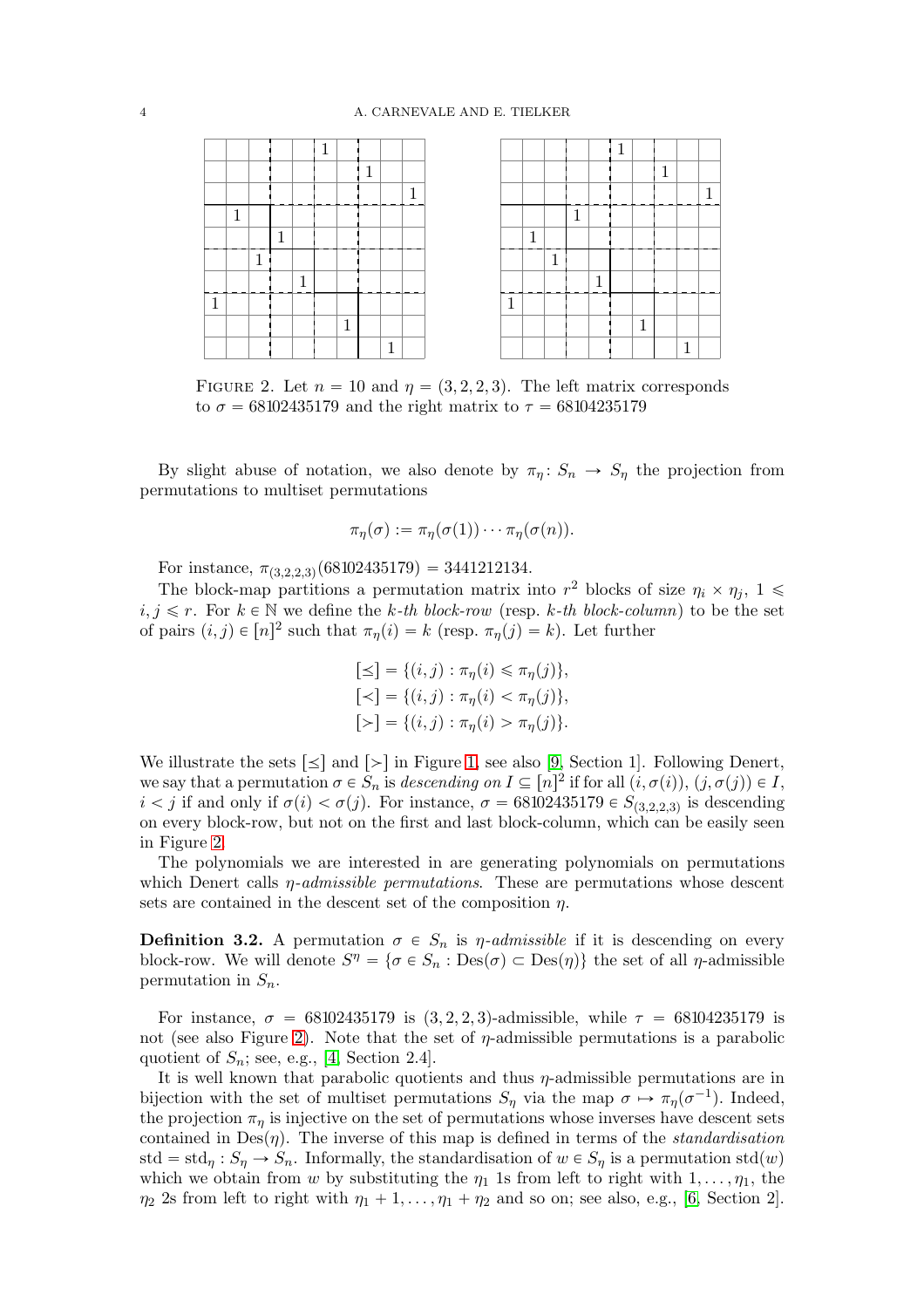

<span id="page-4-0"></span>FIGURE 3. Let  $n = 10$ ,  $\eta = (3, 2, 2, 3)$  and  $\sigma = 68102435179$ . Elements of  $N^+_{\sigma}$  are marked in blue and elements of  $N^-_{\sigma}$  are marked in red.

We then obtain an  $\eta$ -admissible permutation by taking the inverse of std $(w)$ . That is,

<span id="page-4-1"></span>
$$
S^{\eta} \stackrel{1-1}{\longleftrightarrow} S_{\eta}
$$

$$
\sigma \mapsto \pi_{\eta}(\sigma^{-1})
$$

$$
(\text{std}_{\eta}(w))^{-1} \leftarrow w.
$$

$$
(3.1)
$$

For instance, for  $\eta = (3, 2, 2, 3)$  and  $\sigma = 68102435179$ , we have  $\sigma^{-1} = 84657192103$  and thus  $\pi_{\eta}(\sigma^{-1}) = 4232314141$ . On the other hand, std(4232314141) = 84657192103 =  $\sigma^{-1}$ , and therefore  $(\text{std}(4232314141))^{-1} = \sigma$ , as claimed.

This bijection is a key ingredient in the proof of Theorem [4.1.](#page-6-0) We are now ready to introduce the first of the two statistics needed to show our main result.

**Definition 3.3.** For  $\sigma \in S_n$  and  $\eta$  a composition of n we define

$$
I_{\sigma} = \{ (i, \sigma(i)) \in [>\}] = \{ j : \pi_{\eta}(\sigma^{-1}(j)) > \pi_{\eta}(j) \}.
$$

Note that  $I_{\sigma}$  coincides with the set of excedances of  $\pi_{\eta}(\sigma^{-1})$ , that is  $I_{\sigma} = \text{Exc}(\pi_{\eta}(\sigma^{-1}))$ . Therefore, we denote its cardinality with

$$
i \mathrm{exc}(\sigma) := |I_{\sigma}|.
$$

Remark 3.4. The statistic iexc appears as k in [9].

Further, we give here the definitions of the sets  $N^+_{\sigma}$  and  $N^-_{\sigma}$ ,

$$
N_{\sigma}^{+} = [\leq] \cap \{(i, j) : \sigma(i) < j \text{ and } \sigma^{-1}(j) < i\},
$$

and

$$
N_{\sigma}^- = [\succ] \cap \{(i, j) : \sigma(i) < j \text{ and } \sigma^{-1}(j) > i\}.
$$

Note that Denert uses the same notation for the cardinalities of these sets; cf. [9, Sec-tion 2]. Figure [3](#page-4-0) illustrates  $N^+_{\sigma}$  and  $N^-_{\sigma}$  for a permutation in  $S_{(3,2,2,3)}$ , where we marked elements of  $N^+_{\sigma}$  and  $N^-_{\sigma}$  as coloured cells in the permutation matrix of  $\sigma$ .

The statistic introduced in the next definition implicitly appeared in the numerators of Denert's genus zeta functions. For this reason, we refer to it as Denert's statistic (see also Proposition [3.6\)](#page-5-0).

**Definition 3.5.** For  $\sigma \in S<sup>\eta</sup>$ , Denert's statistic is defined as

$$
\text{iden}(\sigma) = \sum_{j \in I_{\sigma}} j + |N_{\sigma}^{+}| - |N_{\sigma}^{-}| - \text{iexc}(\sigma).
$$

For instance, for  $\sigma = 68102435179$ , iden $(\sigma) = 18 + 17 - 3 - 5 = 27$ , see also Figure [3.](#page-4-0)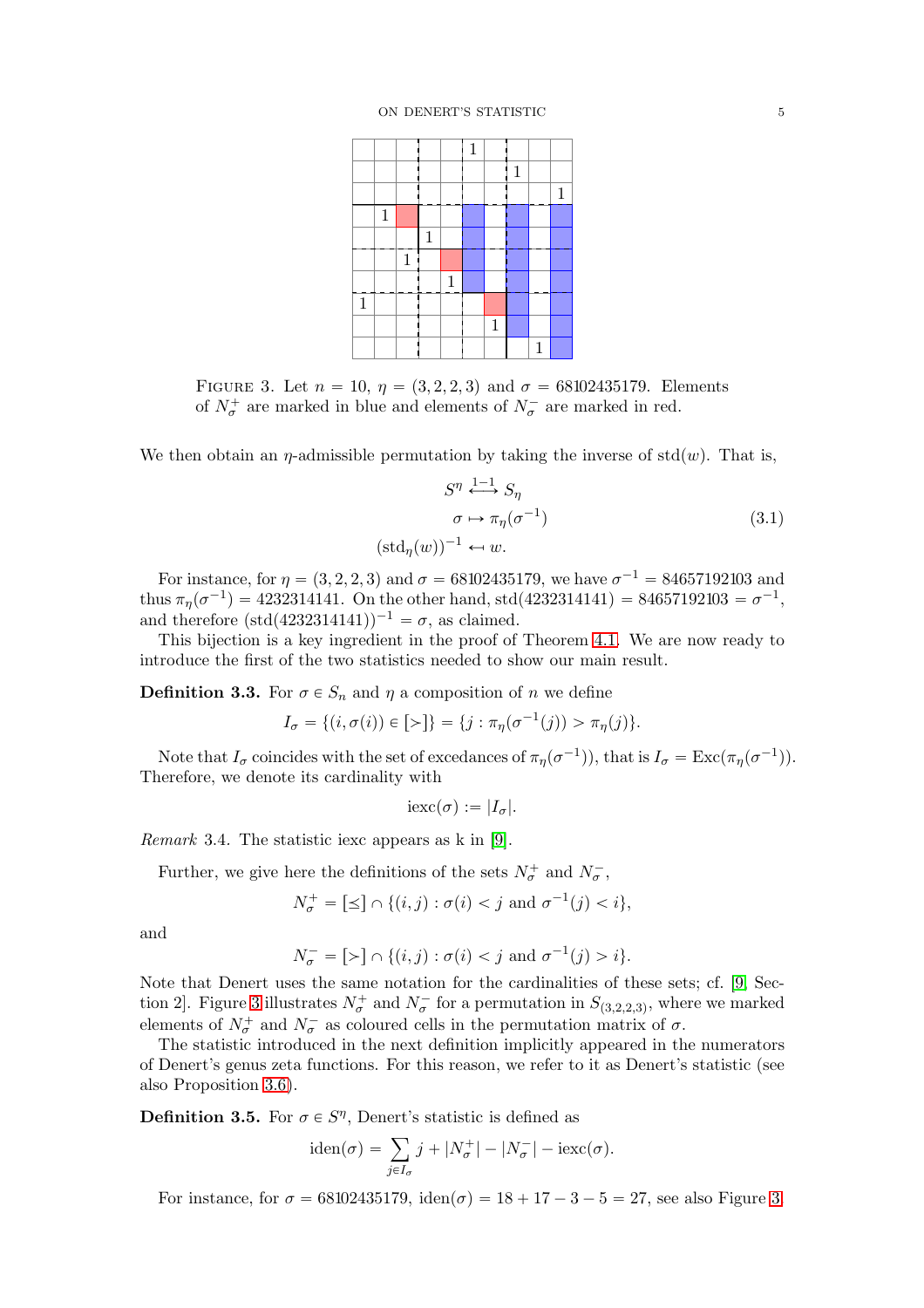Note that thanks to the map [\(3.1\)](#page-4-1)  $\sigma \mapsto \pi_{\eta}(\sigma^{-1})$ , we obtain a statistic on the set of multiset permutations. Our goal is to show that the statistic obtained in this way is indeed Han's statistic from Definition [2.2,](#page-2-3) which justifies our notation.

As mentioned above, Denert's statistic appears in the numerators of genus zeta functions of local hereditary orders. In the next subsection, we recall the definition of such zeta functions and the main result of [9].

3.1. Genus zeta functions of local hereditary orders. For a composition  $\eta$  of  $n$ , set

$$
W_{\eta}(x, y) := \frac{\sum_{\sigma \in S^{\eta}} x^{\mathrm{iden}(\sigma)} y^{\mathrm{iexc}(\sigma)}}{\prod_{0 \leq j \leq n-1} (1 - x^i y)} \in \mathbb{Q}(x, y).
$$

Then [9, Theorem 11] is a closed formula for the genus zeta function of a local hereditary order in terms of the rational functions  $W_n$ .

We briefly recall here the relevant definitions, the aforementioned result and a sketch of its proof.

Let K be a local field and R be its ring of integers. Let A be a central simple algebra over K. Then A is isomorphic to  $M_n(D)$  for a unique integer n and division K-algebra D. Let  $\Delta$  be the unique maximal order in D and let p be the unique maximal two-sided ideal of  $\Delta$ . Write  $q = |\Delta/\mathfrak{p}|$ .

 $\sum |\Theta : \mathcal{L}|^{-s}$ , where the sum ranges over integral free ideals of  $\Theta$ ; cf. [9, Definition 3.1]. Given an R-order  $\Theta$  in A, the genus zeta function of  $\Theta$  is the Dirichlet series  $Z_{\Theta}(s)$  = It is known that hereditary orders in  $A$  are parameterised by so-called local invariants, which are compositions of n. Given any such composition  $\eta$ , an explicit description of a hereditary order  $\Theta^{\eta}$  with local invariant parameterised by an integer composition  $\eta$  can be found in [9, Theorem 7].

# <span id="page-5-0"></span>**Proposition 3.6.**  $Z_{\Theta_{\eta}}(s) = W_{\eta}(q, q^{-ns}).$

(Sketch of) Proof of Proposition [3.6.](#page-5-0) Following Denert's proof of [9, Theorem 11], we have

$$
Z_{\Theta^\eta}(s) = \sum_{\sigma \in S^\eta} q^{|N_\sigma^+| - |N_\sigma^-|} \sum_{\substack{\lambda \in \mathbb{N}^n \\ \lambda_j > 0 \text{ if } j \in I_\sigma}} \prod_{1 \leqslant j \leqslant n} (q^{j-1-ns})^{\lambda_j}.
$$

Setting  $t := q^{-ns}$ , with an inclusion-exclusion argument we obtain

$$
\sum_{\substack{\lambda \in \mathbb{N}^n \\ \lambda_j > 0 \text{ if } j \in I_{\sigma}}} \prod_{1 \leq j \leq n} (q^{j-1}t)^{\lambda_j} = \sum_{\lambda \in \mathbb{N}^n} \prod_{1 \leq j \leq n} (q^{j-1}t)^{\lambda_j} - \sum_{j \in I_{\sigma}} \sum_{\lambda \in \mathbb{N}^n} \prod_{1 \leq j \leq n} (q^{j-1}t)^{\lambda_j} \\
+ \sum_{\{j_1, j_2\} < \square \sigma} \sum_{\substack{\lambda \in \mathbb{N}^n \\ \lambda_j = \lambda_{j_2} = 0}} \prod_{1 \leq j \leq n} (q^{j-1}t)^{\lambda_j} - \dots (-1)^{|I_{\sigma}|} \sum_{\substack{\lambda \in \mathbb{N}^n \\ \lambda_j = 0 \text{ if } j \in I_{\sigma}}} \prod_{1 \leq j \leq n} (q^{j-1}t)^{\lambda_j} \\
= \left( \prod_{1 \leq j \leq n} (1 - q^{j-1}t) \right)^{-1} \left( 1 + \sum_{\substack{\emptyset \neq J \subseteq I_{\sigma} \\ \emptyset \neq J \subseteq I_{\sigma}}} (-1)^{|J|} \prod_{j \in J} (1 - q^{j-1}t) \right) \\
= \left( \prod_{1 \leq j \leq n} (1 - q^{j-1}t) \right)^{-1} \prod_{j \in I_{\sigma}} q^{j-1}t.
$$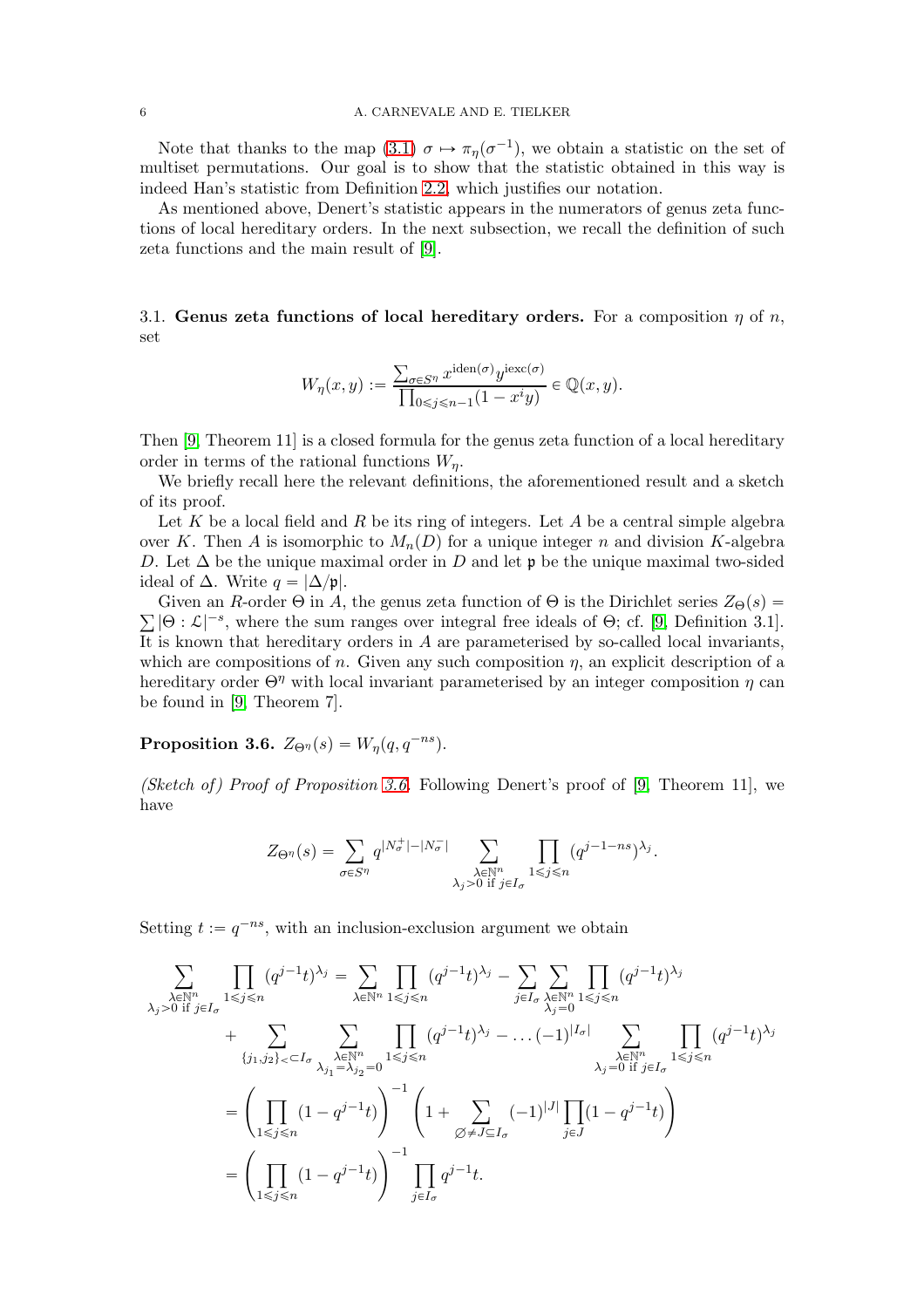Therefore,

$$
Z_{\Theta^{\eta}}(s) = \frac{\sum_{\sigma \in S^{\eta}} q^{|N_{\sigma}^{+}| - |N_{\sigma}^{-}|} \prod_{j \in I_{\sigma}} q^{j-1-ns|I_{\sigma}|}}{\prod_{1 \leq j \leq n} (1-q^{j-1-ns})}
$$

$$
= \frac{\sum_{\sigma \in S^{\eta}} q^{|N_{\sigma}^{+}| - |N_{\sigma}^{-}| + \sum_{j \in I_{\sigma}} j - (1+ns) \operatorname{iexc}(\sigma)}}{\prod_{1 \leq j \leq n} (1-q^{j-1-ns})}
$$

$$
= \frac{\sum_{\sigma \in S^{\eta}} q^{\operatorname{iden}(\sigma) - ns \operatorname{iexc}(\sigma)}}{\prod_{0 \leq i \leq n-1} (1-q^{i-ns})},
$$
as claimed.

<span id="page-6-1"></span>

#### 4. Denert's genus zeta function and Euler-Mahonian polynomials

In this section we prove our theorem about the equidistribution of  $(den, exc)$  over the set of multiset permutations  $S_{\eta}$  and that of (iden, iexc) over the set of  $\eta$ -admissible permutations  $S^{\eta}$ .

<span id="page-6-0"></span>**Theorem 4.1.** The pair of statistics (iden, iexc) is Euler-Mahonian, i.e.

$$
\sum_{\sigma \in S^\eta} x^{\mathrm{iden}(\sigma)} y^{\mathrm{iexc}(\sigma)} = \sum_{w \in S_\eta} x^{\mathrm{den}(w)} y^{\mathrm{exc}(w)}.
$$

In preparation for the proof, we further partition the set  $N^+_{\sigma}$  into

$$
N_{\sigma}^{+}[\leq] = \{(i,j) : \sigma(i) < j, \sigma^{-1}(j) < i, \pi_{\eta}(i) \leq \pi_{\eta}(j), \underbrace{\pi_{\eta}(i) \leq \pi_{\eta}(\sigma(i))}_{i.e. \ (i,\sigma(i)) \in [\leq]}
$$

and

$$
N^+_\sigma[{\succ}] = \{(i,j): \sigma(i) < j, \sigma^{-1}(j) < i, \pi_\eta(i) \leq \pi_\eta(j), \underbrace{\pi_\eta(i) > \pi_\eta(\sigma(i))}_{\text{i.e. } (i,\sigma(i)) \in [{\succ}]} \},
$$

see Figure [4](#page-6-2) for an example.



<span id="page-6-2"></span>FIGURE 4. Let  $n = 10$  and  $\eta = (3, 2, 2, 3)$ . For  $\sigma = 68102435179$  the set  $N^+_{\sigma}[\leq]$  is marked in blue, the set  $N^+_{\sigma}[\geq]$  is marked in dark blue, while the set  $N_{\sigma}^-$  is marked in red.

The following technical lemmata are key to show that  $\text{iden}(\sigma) = \text{den}(\pi_{\eta}(\sigma^{-1}))$ . We show the latter identity as a result of finer identities, starting with the following.

<span id="page-6-3"></span>**Lemma 4.2.** Let  $\eta$  be a composition of n and  $\sigma \in S^n$ . Then

$$
|N_{\sigma}^{+}[\leq]| = \mathrm{inv}(\mathbf{next}(\pi_{\eta}(\sigma^{-1}))).
$$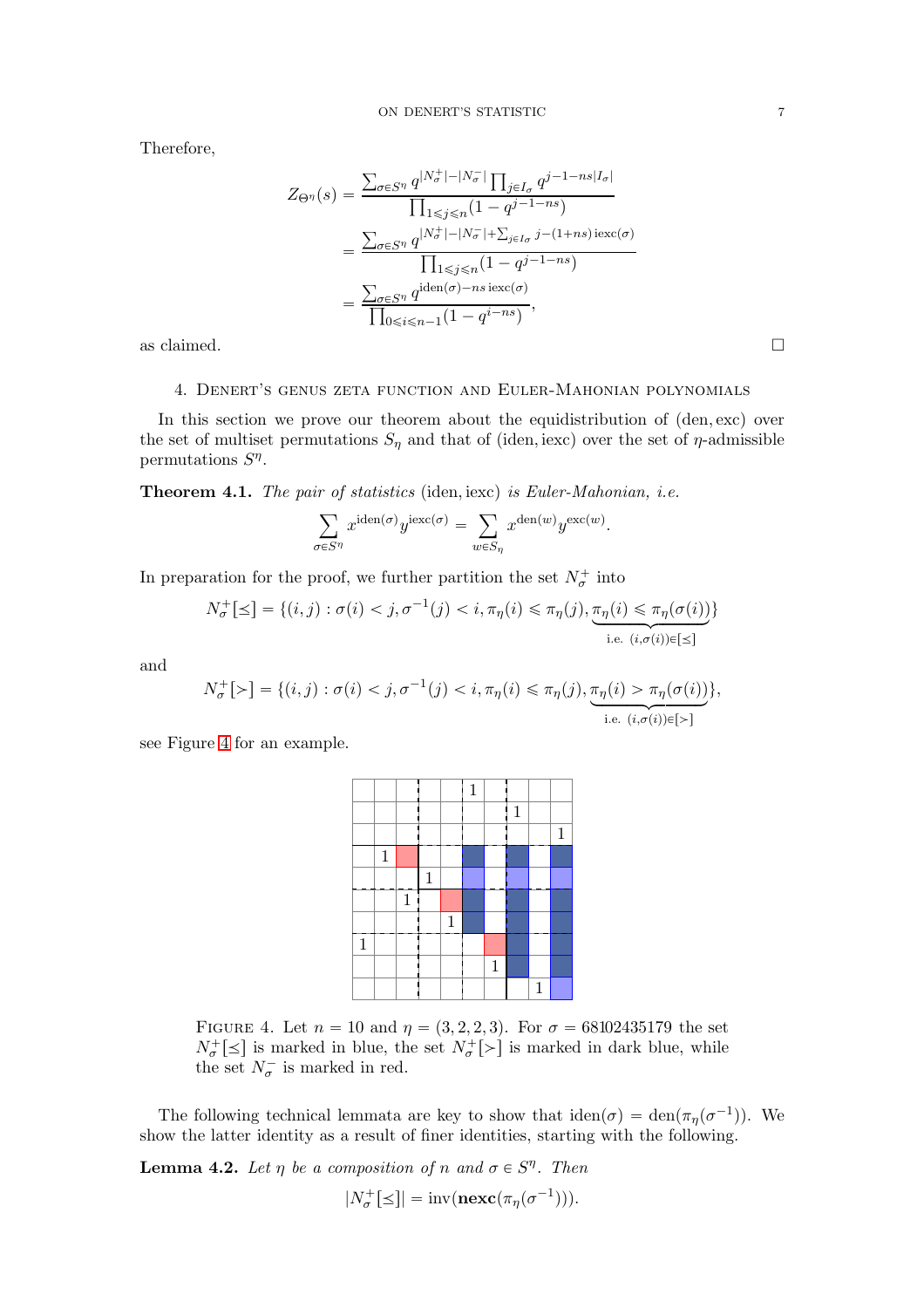

<span id="page-7-1"></span><span id="page-7-0"></span>FIGURE 5. A block-column of  $\sigma^{-1}$ .

*Proof.* Since  $\sigma \in S^n$ ,  $\sigma$  is descending on every block-row. Thus  $\sigma^{-1}$  is descending on every block-column, that is if  $i < j$  with  $\pi_{\eta}(\sigma^{-1}(i)) = \pi_{\eta}(\sigma^{-1}(j))$ , then  $\sigma^{-1}(i) < \sigma^{-1}(j)$ ; see also Figure [5.](#page-7-0) But  $\sigma^{-1}(i) > \sigma^{-1}(j)$  also implies  $\pi_{\eta}(\sigma^{-1}(i)) \geq \pi_{\eta}(\sigma^{-1}(j))$ . Therefore, for  $i < j$  we have

$$
\sigma^{-1}(i) > \sigma^{-1}(j) \Leftrightarrow \pi_{\eta}(\sigma^{-1}(i)) > \pi_{\eta}(\sigma^{-1}(j)).
$$
\n(4.1)

By definition, setting  $k = \sigma(i)$  and using Eq. [\(4.1\)](#page-7-1), we get

$$
|N_{\sigma}^{+}[\le]| = |\{(k,j) : k < j, \sigma^{-1}(j) < \sigma^{-1}(k), \pi_{\eta}(\sigma^{-1}(k)) \le \pi_{\eta}(j), \pi_{\eta}(\sigma^{-1}(k)) \le \pi_{\eta}(k)\}|
$$
  
= |\{(k,j) : k < j, \pi\_{\eta}(\sigma^{-1}(j)) < \pi\_{\eta}(\sigma^{-1}(k)) \le \pi\_{\eta}(j), \pi\_{\eta}(\sigma^{-1}(k)) \le \pi\_{\eta}(k)\}|. (4.2)

Consider the non-exceeding subword of  $\pi_{\eta}(\sigma^{-1})$ 

<span id="page-7-2"></span>
$$
\mathbf{nexc}(\pi_\eta(\sigma^{-1})) = \pi_\eta(\sigma(i_1)) \cdots \pi_\eta(\sigma(i_m)),
$$

where  $\pi_{\eta}(\sigma(i)) \leq \pi_{\eta}(i)$  if and only if  $i \in \{i_1, \ldots, i_m\}_{\text{max}} = [n] \setminus \text{Exc}(\pi_{\eta}(\sigma^{-1}))$ . The lemma now follows by comparing Eq. [\(4.2\)](#page-7-2) with

$$
\text{inv}(\mathbf{next}(\pi_{\eta}(\sigma^{-1}))) = |\{(i, j) : i < j, \pi_{\eta}(\sigma^{-1}(j)) < \pi_{\eta}(\sigma^{-1}(i)), \pi_{\eta}(\sigma^{-1}(j)) < \pi_{\eta}(j), \pi_{\eta}(\sigma^{-1}(i)) < \pi_{\eta}(i)\}|. \qquad \Box
$$

We now give a few more definitions that are needed for the next lemma. For  $l \in$  $\{2, \ldots, r\}$ , following [9, Section 1] we set

$$
U_{\sigma}(l) := \{(i, \sigma(i)) : l \leq \pi_{\eta}(i), \pi_{\eta}(\sigma(i)) < l\}.
$$

Let us further define

$$
U_{\sigma}^{-1}(l) := \{ (i, \sigma(i)) : \pi_{\eta}(i) < l, l \leq \pi_{\eta}(\sigma(i)) \}.
$$

The statistics  $U_{\sigma}(l)$  and  $U_{\sigma}^{-1}(l)$  count, respectively, the number of ones in certain northeast and south-west quadrants of the grid, see Figure [6](#page-8-0) for an example.

For  $(j_0, \sigma(j_0)) \in \lbrack > \rbrack$ , we set

<span id="page-7-4"></span>
$$
N_{\sigma}^{-}(j_0) := [ \gt] \cap \{ (j_0, i) : \sigma(j_0) < i, j_0 < \sigma^{-1}(i) \},\tag{4.3}
$$

and

<span id="page-7-3"></span>
$$
N_{\sigma}^{+}[\succ](j_{0}) := \{ (j_{0}, i) : \sigma(j_{0}) < i, \sigma^{-1}(i) < j_{0}, \pi_{\eta}(j_{0}) \le \pi_{\eta}(i), \pi_{\eta}(j_{0}) > \pi_{\eta}(\sigma(j_{0})) \}.
$$
\n(4.4)

Informally,  $N_{\sigma}^{-}(j_0)$  (resp.  $N_{\sigma}^{+}[\geq](j_0)$ ) counts the elements of  $N_{\sigma}^{-}$  (resp.  $N_{\sigma}^{+}[\geq](j_0)$ ) in the  $j_0$ -th row of the matrix associated with  $\sigma$ .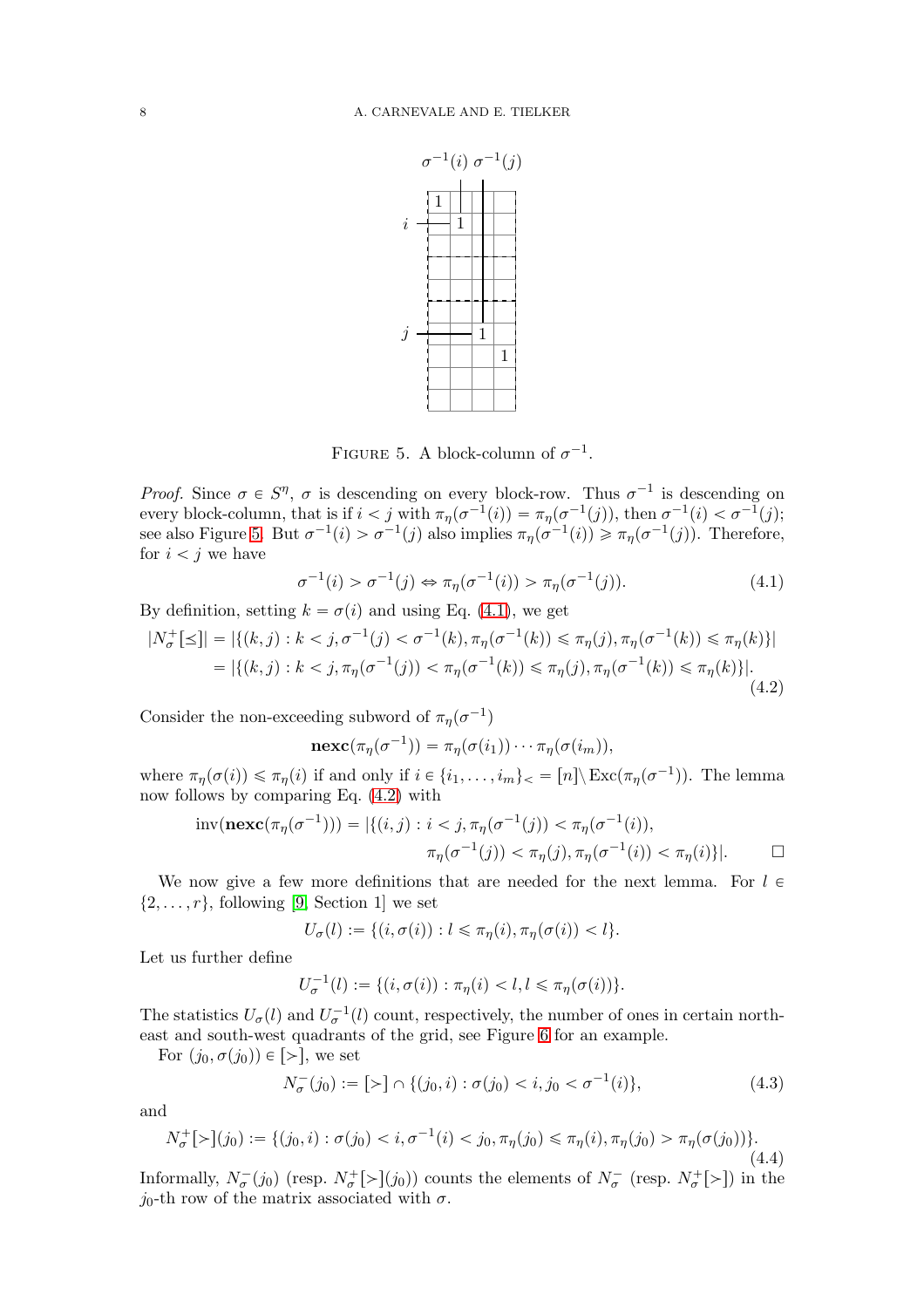|   |   |   |              |       | 1 |              |              |   |              |
|---|---|---|--------------|-------|---|--------------|--------------|---|--------------|
|   |   |   |              |       |   |              |              |   |              |
|   |   |   |              |       |   |              | $\mathbf{1}$ |   |              |
|   |   |   |              |       |   |              |              |   | $\mathbf{1}$ |
|   | 1 |   |              |       |   |              |              |   |              |
|   |   |   | $\mathbf{1}$ |       |   |              |              |   |              |
|   |   | 1 |              |       |   |              |              |   |              |
|   |   |   |              | $1\,$ |   |              |              |   |              |
| 1 |   |   |              |       |   |              |              |   |              |
|   |   |   |              |       |   | $\mathbf{1}$ |              |   |              |
|   |   |   |              |       |   |              |              | 1 |              |

<span id="page-8-0"></span>FIGURE 6.  $U_{\sigma}(2)$  (entries equal to 1 in the left orange rectangle) and  $U_{\sigma}^{-1}(2)$  (entries equal to 1 in the right orange rectangle) for  $\eta = (3, 2, 2, 3)$ and  $\sigma = 68102435179$ 

<span id="page-8-8"></span>**Lemma 4.3.** Let  $\eta$  be a composition of n and  $\sigma \in S^n$ . Then

$$
|N_{\sigma}^{+}[\rangle]| = \text{imv}(\mathbf{exc}(\pi_{\eta}(\sigma^{-1}))) + |N_{\sigma}^{-}| + \text{iexc}(\sigma)
$$

*Proof.* For a fixed excedance  $l_0 \in \text{Exc}(\pi_\eta(\sigma^{-1}))$ , write  $j_0 := \sigma^{-1}(l_0)$  and set

$$
M_{\sigma}^=(j_0) := \{ (j_0, \sigma(i)) : \sigma(i) < \sigma(j_0), i < j_0, \pi_{\eta}(j_0) = \pi_{\eta}(i), \pi_{\eta}(\sigma(i)) < \pi_{\eta}(i) \}
$$

and

$$
M^>_{\sigma}(j_0) := \{ (j_0, \sigma(i)) : \sigma(i) < \sigma(j_0), i < j_0, \pi_{\eta}(j_0) < \pi_{\eta}(i), \pi_{\eta}(\sigma(i)) < \pi_{\eta}(i) \}.
$$

<span id="page-8-1"></span>We prove the lemma in four steps.

- <span id="page-8-2"></span>1. imv $(\mathbf{exc}(\pi_\eta(\sigma^{-1}))) = \sum_{(j_0,\sigma(j_0)) \in [\ge]} (|M_{\sigma}^=(j_0)| + |M_{\sigma}^>(j_0)|).$
- <span id="page-8-6"></span>2.  $|M_{\sigma}^{=} (j_0)| + |M_{\sigma}^{>} (j_0)| + |N_{\sigma}^{-} (j_0)| + 1 = |U_{\sigma}(\pi_{\eta}(j_0))|$ .
- <span id="page-8-7"></span>3.  $|U_{\sigma}(\pi_{\eta}(j_0))| = |U_{\sigma}^{-1}(\pi_{\eta}(j_0))|$ .
- 4.  $|U_{\sigma}^{-1}(\pi_{\eta}(j_0))| = |N_{\sigma}^{+}[\succ](j_0)|.$

To prove [1](#page-8-1) and [2](#page-8-2) we will use the following facts.

- <span id="page-8-3"></span>(i) For  $i < j$  we have  $\pi_n(i) \leq \pi_n(j)$ .
- (ii)  $\sigma$  is descending on every block-row, i.e. if  $i \neq j$  with  $\sigma(j) < \sigma(i)$  and  $\pi_{\eta}(i) = \pi_{\eta}(j)$ then  $j < i$ .

Proof of [1.](#page-8-1) The idea here is to write the number of weak inversions of the exceeding word of  $\pi_{\eta}(\sigma^{-1})$  as a sum of equal pairs and strict inversions. These are, in turn, refined according to the second element of the pair. Indeed, given  $l_0$  and  $j_0$  as before, using [\(ii\)](#page-8-3) and setting  $l := \sigma(i)$  in the definition of  $M_{\sigma}^{(i)}(j_0)$ , we get

<span id="page-8-4"></span>
$$
|M_{\sigma}^=(j_0)| = |\{(j_0, \sigma(i)) : \sigma(i) < \sigma(j_0), i < j_0, \pi_{\eta}(j_0) = \pi_{\eta}(i), \pi_{\eta}(\sigma(i)) < \pi_{\eta}(i)\}|
$$
\n
$$
= |\{(\sigma(i), j_0) : \sigma(i) < \sigma(j_0), \pi_{\eta}(j_0) = \pi_{\eta}(i), \pi_{\eta}(\sigma(i)) < \pi_{\eta}(i)\}|
$$
\n
$$
= |\{(l, l_0) : l < l_0, \pi_{\eta}(\sigma^{-1}(l_0)) = \pi_{\eta}(\sigma^{-1}(l)), \pi_{\eta}(l) < \pi_{\eta}(\sigma^{-1}(l))\}|.
$$
\n
$$
(4.5)
$$

Similarly,

<span id="page-8-5"></span>
$$
|M^>_{\sigma}(j_0)| = |\{(j_0, \sigma(i)) : \sigma(i) < \sigma(j_0), i < j_0, \pi_{\eta}(j_0) < \pi_{\eta}(i), \pi_{\eta}(\sigma(i)) < \pi_{\eta}(i)\}|
$$
\n
$$
= |\{(\sigma(i), j_0) : \sigma(i) < \sigma(j_0), \pi_{\eta}(j_0) < \pi_{\eta}(i), \pi_{\eta}(\sigma(i)) < \pi_{\eta}(i)\}|
$$
\n
$$
= |\{(l, l_0) : l < l_0, \pi_{\eta}(\sigma^{-1}(l_0)) < \pi_{\eta}(\sigma^{-1}(l)), \pi_{\eta}(l) < \pi_{\eta}(\sigma^{-1}(l))\}|.
$$
\n(4.6)

The claim follows, as

$$
\text{imv}(\mathbf{exc}(\pi_{\eta}(\sigma^{-1}))) = \sum_{l_0} |\{(l, l_0) : l < l_0, \pi_{\eta}(\sigma^{-1}(l_0)) \le \pi_{\eta}(\sigma^{-1}(l)), \pi_{\eta}(l) < \pi_{\eta}(\sigma^{-1}(l))\}|,
$$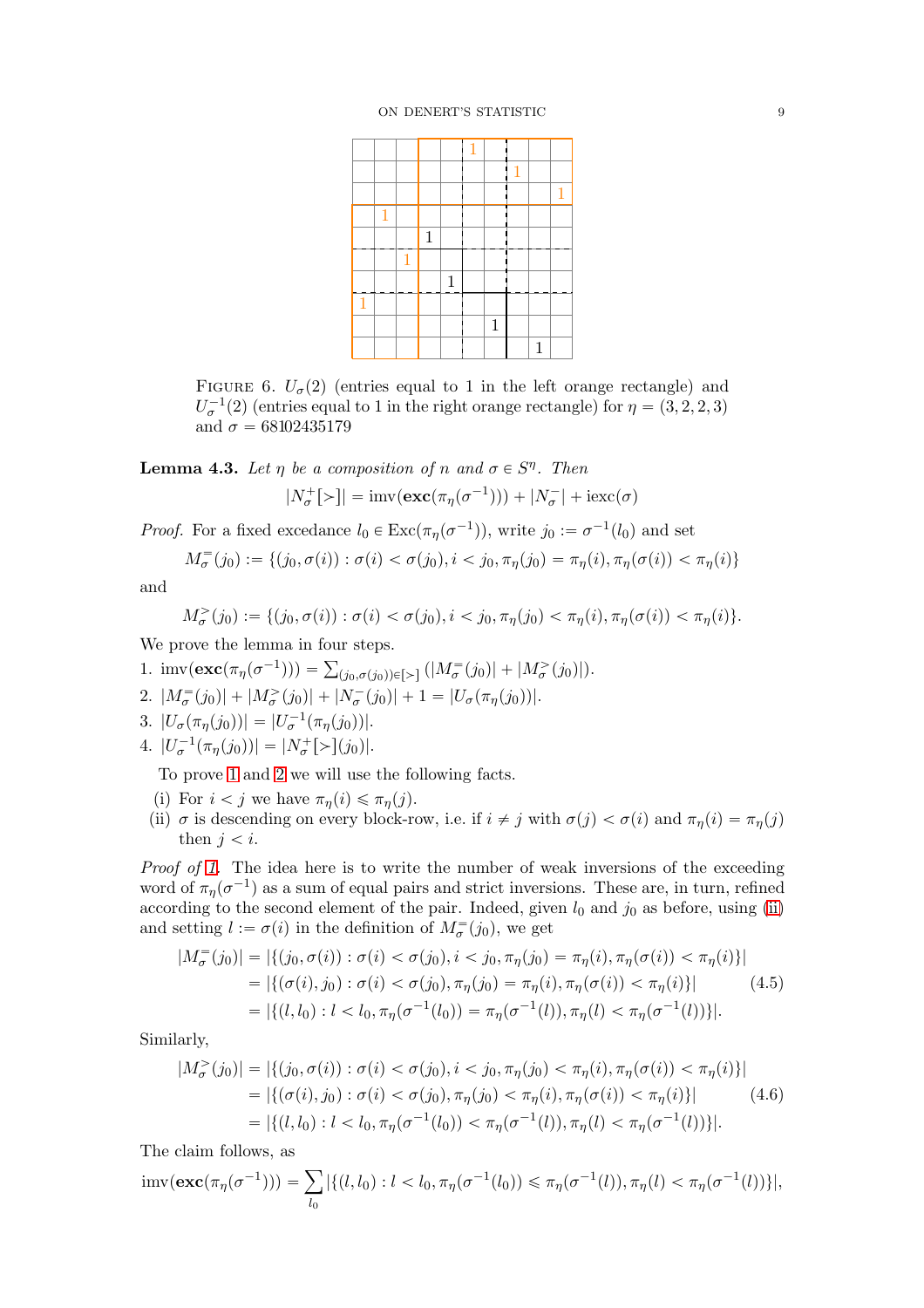|              |              |              |              |              |              | $\geq$       | $\vdash$ 1 |              |   |
|--------------|--------------|--------------|--------------|--------------|--------------|--------------|------------|--------------|---|
|              |              |              | $\mathbf{1}$ |              |              |              |            |              |   |
|              |              |              |              |              | $\mathbf{1}$ | ═            |            |              |   |
|              |              |              |              |              |              | $\,>\,$      |            | $\mathbf{1}$ |   |
|              |              |              |              |              |              | $\mathbf{1}$ |            |              |   |
| $\mathbf{1}$ |              |              |              |              |              |              |            |              |   |
|              |              |              |              | $\mathbf{1}$ |              |              |            |              |   |
|              | $\mathbf{1}$ |              |              |              |              |              |            |              |   |
|              |              |              |              |              |              |              |            |              | 1 |
|              |              | $\mathbf{1}$ |              |              |              |              |            |              |   |

FIGURE 7. For  $\eta = (3, 2, 2, 3)$  and  $\sigma^{-1} = 84697152103$ , pick  $l_0 = 5$ , so  $j_0 = \sigma^{-1}(l_0) = 7$ . The cells corresponding to the elements of the set in  $(4.5)$  are marked with orange symbols "=" and those corresponding to the elements of the set in  $(4.6)$  are marked by orange symbols " $>$ ".

where the sum ranges over  $l_0 \in \text{Exc}(\pi_\eta(\sigma^{-1}))$ .

Proof of [2.](#page-8-2) We partition  $U_{\sigma}(\pi_{\eta}(j_0)) = \{(i, \sigma(i)) : \pi_{\eta}(j_0) \leq \pi_{\eta}(i), \pi_{\eta}(\sigma(i)) < \pi_{\eta}(j_0)\}\$ as follows:

$$
\underbrace{\{(i,\sigma(i)) : \sigma(i) < \sigma(j_0), i < j_0\} \cap U_{\sigma}(\pi_{\eta}(j_0))}_{=:U_{\sigma}^1(\pi_{\eta}(j_0))}
$$
\n
$$
\cup \underbrace{\{(i,\sigma(i)) : \sigma(i) < \sigma(j_0), i > j_0\} \cap U_{\sigma}(\pi_{\eta}(j_0))}_{=:U_{\sigma}^2(\pi_{\eta}(j_0))}
$$
\n
$$
\cup \underbrace{\{(i,\sigma(i)) : \sigma(i) > \sigma(j_0), i > j_0\} \cap U_{\sigma}(\pi_{\eta}(j_0))}_{=:U_{\sigma}^3(\pi_{\eta}(j_0))}
$$
\n
$$
\cup \{(j_0, \sigma(j_0))\},
$$

see Figure [8](#page-10-0) for an example. Our goal is to rewrite the cardinalities of each of the  $U^i_\sigma(\pi_\eta(j_0)).$ 

$$
|U_{\sigma}^{1}(\pi_{\eta}(j_{0}))| = |\{(i, \sigma(i)) : \sigma(i) < \sigma(j_{0}), i < j_{0}, \pi_{\eta}(j_{0}) \leq \pi_{\eta}(i), \pi_{\eta}(\sigma(i)) < \pi_{\eta}(j_{0}), \pi_{\eta}(\sigma(j_{0})) < \pi_{\eta}(j_{0})\}|
$$
\n
$$
\stackrel{(i)}{=} |\{(i, \sigma(i)) : \sigma(i) < \sigma(j_{0}), i < j_{0}, \pi_{\eta}(j_{0}) = \pi_{\eta}(i), \pi_{\eta}(\sigma(i)) < \pi_{\eta}(j_{0}), \pi_{\eta}(\sigma(j_{0})) < \pi_{\eta}(j_{0})\}|
$$
\n
$$
= |\{(j_{0}, \sigma(i)) : \sigma(i) < \sigma(j_{0}), i < j_{0}, \pi_{\eta}(j_{0}) = \pi_{\eta}(i), \pi_{\eta}(\sigma(i)) < \pi_{\eta}(i), \pi_{\eta}(\sigma(j_{0})) < \pi_{\eta}(j_{0})\}|
$$
\n
$$
= |M_{\sigma}^{-}(j_{0})|,
$$

Similarly,

$$
|U^2_{\sigma}(\pi_{\eta}(j_0))| = |\{(i, \sigma(i)) : \sigma(i) < \sigma(j_0), j_0 < i, \pi_{\eta}(j_0) \leq \pi_{\eta}(i), \pi_{\eta}(\sigma(i)) < \pi_{\eta}(j_0), \pi_{\eta}(\sigma(j_0)) < \pi_{\eta}(j_0)\}\|
$$
\n
$$
\stackrel{(ii)}{=} |\{(j_0, \sigma(i)) : \sigma(i) < \sigma(j_0), j_0 < i, \pi_{\eta}(j_0) < \pi_{\eta}(i), \pi_{\eta}(\sigma(i)) < \pi_{\eta}(j_0), \pi_{\eta}(\sigma(j_0)) < \pi_{\eta}(j_0)\}|
$$
\n
$$
= |M^2_{\sigma}(j_0)|.
$$

## Finally,

$$
|U^3_{\sigma}(\pi_{\eta}(j_0))| = |\{(i, \sigma(i)) : \sigma(j_0) < \sigma(i), j_0 < i, \pi_{\eta}(j_0) \le \pi_{\eta}(i), \pi_{\eta}(\sigma(i)) < \pi_{\eta}(j_0), \pi_{\eta}(\sigma(j_0)) < \pi_{\eta}(j_0)\}|
$$
\n
$$
\stackrel{(i)}{=} |\{(j_0, \sigma(i)) : \sigma(j_0) < \sigma(i), j_0 < i, \pi_{\eta}(\sigma(i)) < \pi_{\eta}(j_0)\}|
$$
\n
$$
= |\{(j_0, h) : \sigma(j_0) < h, j_0 < \sigma^{-1}(h), \pi_{\eta}(j_0) > \pi_{\eta}(h)\}|
$$
\n
$$
= |N_{\sigma}^-(j_0)|,
$$
\nwhere  $h := \sigma(i).$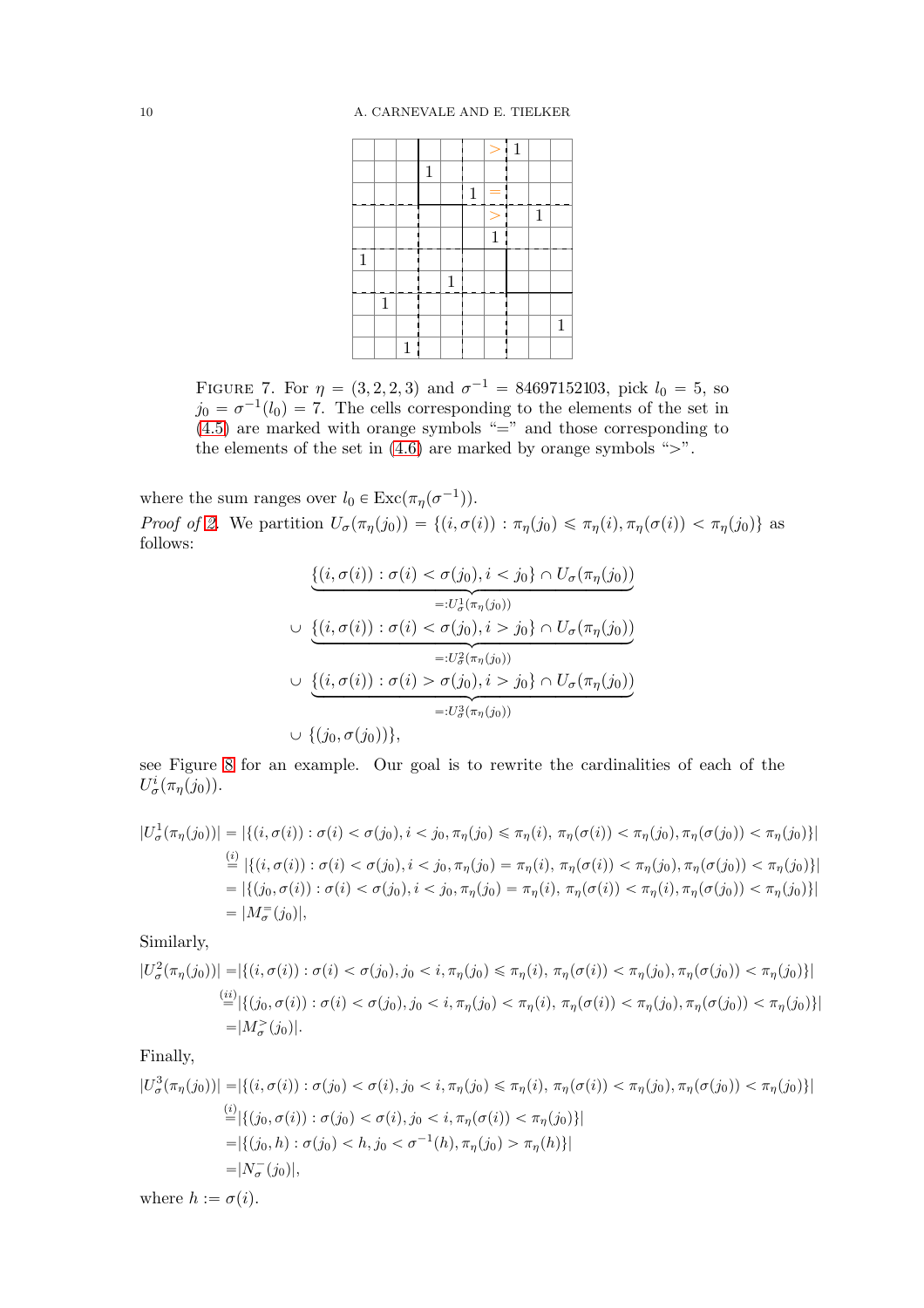

<span id="page-10-0"></span>FIGURE 8. Let  $\eta = (3, 2, 2, 3), \sigma = 68102435179$  and  $j_0 = 7$ .  $U^i_{\sigma}(\pi_{\eta}(j_0)),$  $i \in [3]$ , is given by the entries equal to 1 in the regions indicated by the grey lines intersected with the orange rectangle

Therefore we obtain

$$
|U_{\sigma}(\pi_{\eta}(j_0))| = |U_{\sigma}^1(\pi_{\eta}(j_0))| + |U_{\sigma}^2(\pi_{\eta}(j_0))| + |U_{\sigma}^3(\pi_{\eta}(j_0))| + 1
$$
  
=  $|M_{\sigma}^=(j_0)| + |M_{\sigma}^>(j_0)| + |N_{\sigma}^-(j_0)| + 1.$ 

*Proof of [3.](#page-8-6)* For  $n_1, n_2 \in \mathbb{N}$  and a permutation matrix divided into blocks

$$
\left[\begin{array}{c|c} B_{11} & B_{12} \\ \hline B_{21} & B_{22} \end{array}\right]
$$

where each block  $B_{ij}$  is an  $n_i \times n_j$  matrix, we let  $l \in \mathbb{N}_0$  denote the number of entries equal to 1 in  $B_{21}$ . That is,  $l = |\{(i, \sigma(i)) : \sigma(i) \leq n_1 < i\}$  which is also the number of entries equal to 1 in  $B_{12}$ , while the number of entries equal to 1 in  $B_{11}$  is  $n_1 - l$ . *Proof of 4*. For an excedance  $l_0 \in \text{Exc}(\pi_\eta(\sigma^{-1}))$  and  $j_0 = \sigma^{-1}(l_0)$ , we have

$$
|U_{\sigma}^{-1}(\pi_{\eta}(j_0))| = |\{(i, \sigma(i)) : \pi_{\eta}(i) < \pi_{\eta}(j_0), \pi_{\eta}(j_0) \leq \pi_{\eta}(\sigma(i)), \pi_{\eta}(\sigma(j_0)) < \pi_{\eta}(j_0)\}|.
$$

Since  $\pi_{\eta}(\sigma(j_0)) \leq \pi_{\eta}(\sigma(i))$ , it follows that  $\sigma(j_0) < \sigma(i)$ . Thus the above is equal to

$$
|\{(j_0, \sigma(i)) : \sigma(j_0) < \sigma(i), i < j_0, \pi_\eta(j_0) \le \pi_\eta(\sigma(i)), \pi_\eta(\sigma(j_0)) < \pi_\eta(j_0)\}\|
$$
\n
$$
= |\{(j_0, h) : \sigma(j_0) < h, \sigma^{-1}(h) < j_0, \pi_\eta(j_0) \le \pi_\eta(h), \pi_\eta(\sigma(j_0)) < \pi_\eta(j_0)\}|
$$
\n
$$
= |N_\sigma^+[>](j_0)|,
$$

proving [4.](#page-8-7)

For 
$$
j_0 = \sigma^{-1}(l_0)
$$
, where  $l_0 \in \text{Exc}(\pi_{\eta}(\sigma^{-1}))$ , it now follows that  
\n
$$
|N_{\sigma}^{+}[>](j_0)| \stackrel{4}{=} |U_{\sigma}^{-1}(\pi_{\eta}(j_0))| \stackrel{3}{=} |U_{\sigma}(\pi_{\eta}(j_0))| \stackrel{2}{=} |M_{\sigma}^{-}(j_0)| + |M_{\sigma}^{>}(j_0)| + |N_{\sigma}^{-}(j_0)| + 1.
$$
\nTherefore, by Eq. (4.4),

$$
|N^+_{\sigma}[\rangle]| = \sum_{(j,\sigma(j))\in[\rangle]} |N^+_{\sigma}[\rangle](j)| = \sum_{(j,\sigma(j))\in[\rangle]} |M^-_{\sigma}(j)| + |M^-_{\sigma}(j)| + |N^-_{\sigma}(j)| + 1
$$
  
=  $imv(\mathbf{exc}(\pi_{\eta}(\sigma^{-1}))) + |N^-_{\sigma}| + i\mathbf{exc}(\sigma),$ 

where the latter equality follows from [1,](#page-8-1) Eq.  $(4.3)$  and the definition of iexc. *Proof of Theorem [4.1.](#page-6-0)* Combining Lemma [4.2](#page-6-3) and Lemma [4.3,](#page-8-8) for  $\sigma \in S^n$  we get  $den(\pi_{\eta}(\sigma^{-1})) = iden(\sigma).$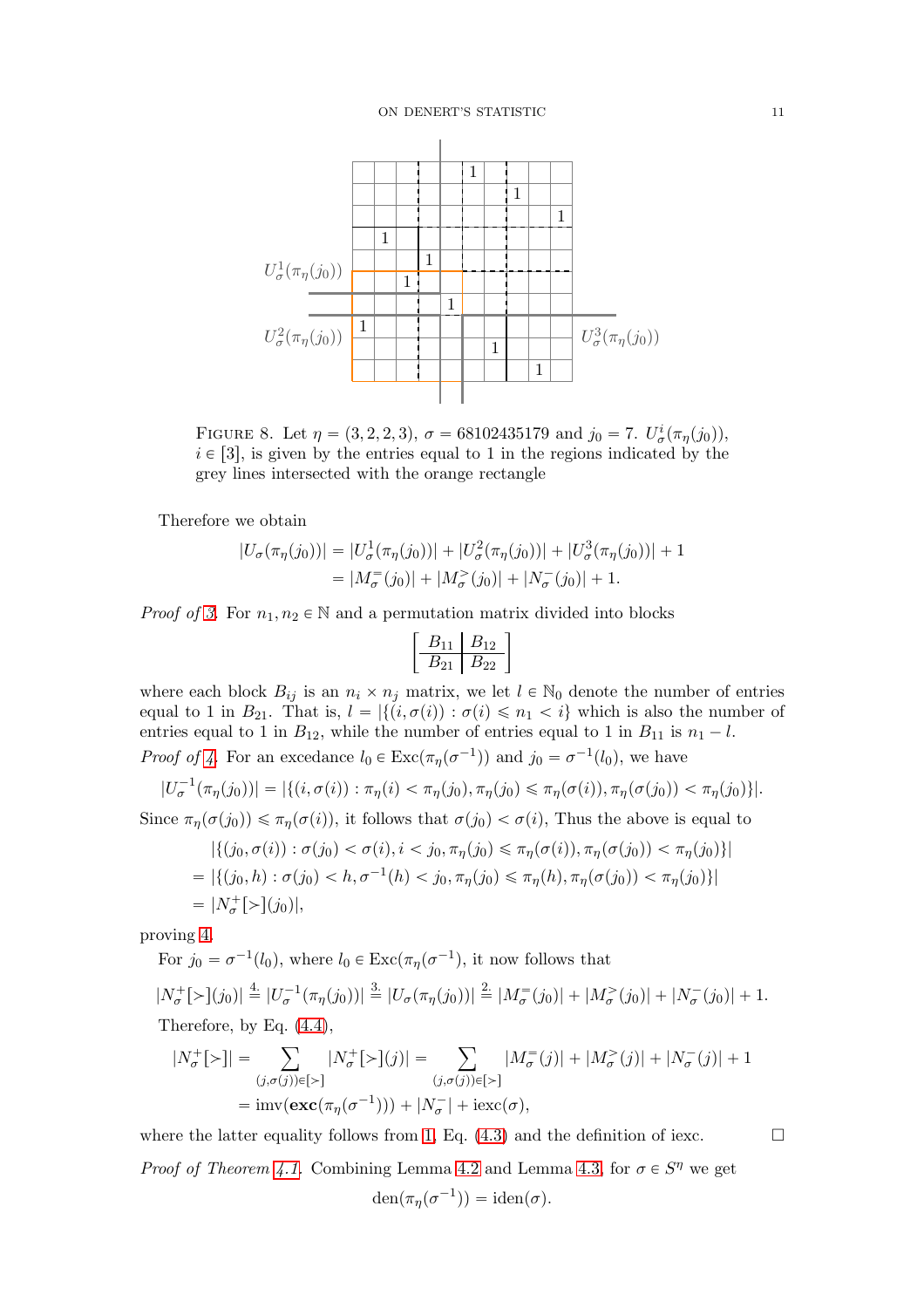The theorem follows, as by definition  $\operatorname{iexc}(\sigma) = \operatorname{exc}(\pi_n(\sigma^{-1}))$  and the map defined in Eq. [\(3.1\)](#page-4-1) is a bijection between  $S^{\eta}$  and  $S_{\eta}$ .

Let  $\eta = (\eta_1, \ldots, \eta_r)$  be a composition of n. Theorems [2.3](#page-2-1) and [4.1](#page-6-0) imply that the genus zeta function of the local hereditary order  $\Theta = \Theta^{\eta}$  can be rewritten in terms of the pair of statistics  $(maj, des)$ .

#### <span id="page-11-1"></span>Corollary 4.4.

$$
Z_{\Theta^{\eta}}(s) = \frac{\sum_{w \in S_{\eta}} q^{\text{maj}(w) - ns \text{ des}(w)}}{\prod_{i=0}^{n-1} (1 - q^{i - ns})}.
$$

The next corollary follows directly from [8, Proposition 2.12] (see also [8, Theorem 1.3]) and establishes a reciprocity property for the genus zeta function of local hereditary orders whose associated composition is a rectangle (i.e. all its parts are equal).

Corollary 4.5. Let  $r, m \in \mathbb{N}$  and  $\eta = (m, \ldots, m]$  $\begin{matrix} \searrow \\ r \end{matrix}$  $) =: (m<sup>r</sup>)$ . Then  $rm(m-1)$ 

$$
Z_{\Theta^{\eta}}(s)|_{q \to q^{-1}} = (-1)^{rm} q^{\frac{rm(m-1)}{2} - mns} Z_{\Theta^{\eta}}(s).
$$

If  $\eta$  is not a rectangle, then  $Z_{\Theta\eta}(s)$  does not satisfy a functional equation of the form

$$
Z_{\Theta^{\eta}}(s)|_{q \to q^{-1}} = \pm q^{a - bs} Z_{\Theta^{\eta}}(s).
$$

for  $a, b \in \mathbb{N}_0$ .

<span id="page-11-0"></span>It would be interesting to establish a purely algebraic explanation of this result.

### 5. Signed and even-signed permutations

In this section, we define signed analogues of the Denert statistic and show that they are, together with the number of absolute excedances, equidistributed with the the flag major index and the number of flag descents over the hyperoctahedral groups. For a suitable definition of type  $D$  descents and major indices, we define a type  $D$ Denert statistic and number of excedances which are equidistributed over the evensigned permutations.

5.1. Euler-Mahonian statistics on  $B_n$ . Let  $B_n$  denote the group of signed permutations on n letters, i.e. permutations of the set  $[-n, n]$  such that  $\sigma(-i) = -\sigma(i)$  for  $i \in$ [0, n]. For a signed permutation  $\sigma \in B_n$ , we use the window notation  $\sigma = \sigma(1) \dots \sigma(n)$ . By slight abuse of notation, we denote by  $\text{des}(\sigma)$  and maj $(\sigma)$  the type A descent and major index statistics of the signed permutation  $\sigma$ , as defined in Section [2.](#page-1-0)

Well-known statistics on signed permutations (see for example [1]) include the negative statistics

$$
\begin{aligned} \operatorname{neg}(\sigma) &= |\{i \in [n] : \sigma(i) < 0\}|, \\ \operatorname{ndes}(\sigma) &= \operatorname{des}(\sigma) + \operatorname{neg}(\sigma) \quad \text{and} \quad \operatorname{nmaj}(\sigma) = \operatorname{maj}(\sigma) - \sum_{\sigma(i) < 0} \sigma(i) \end{aligned}
$$

and the flag statistics

$$
fdes(\sigma) = 2 des(\sigma) + \chi(\sigma(1) < 0) \quad \text{and} \quad fmaj(\sigma) = 2 maj(\sigma) + neg(\sigma),
$$

where

$$
\chi(\sigma(1) < 0) = \begin{cases} 1 & \text{if } \sigma(1) < 0 \\ 0 & \text{otherwise.} \end{cases}
$$

In  $[1]$  the two pairs of statistics (nmaj, ndes) and (fmaj, fdes) were shown to be equidistributed.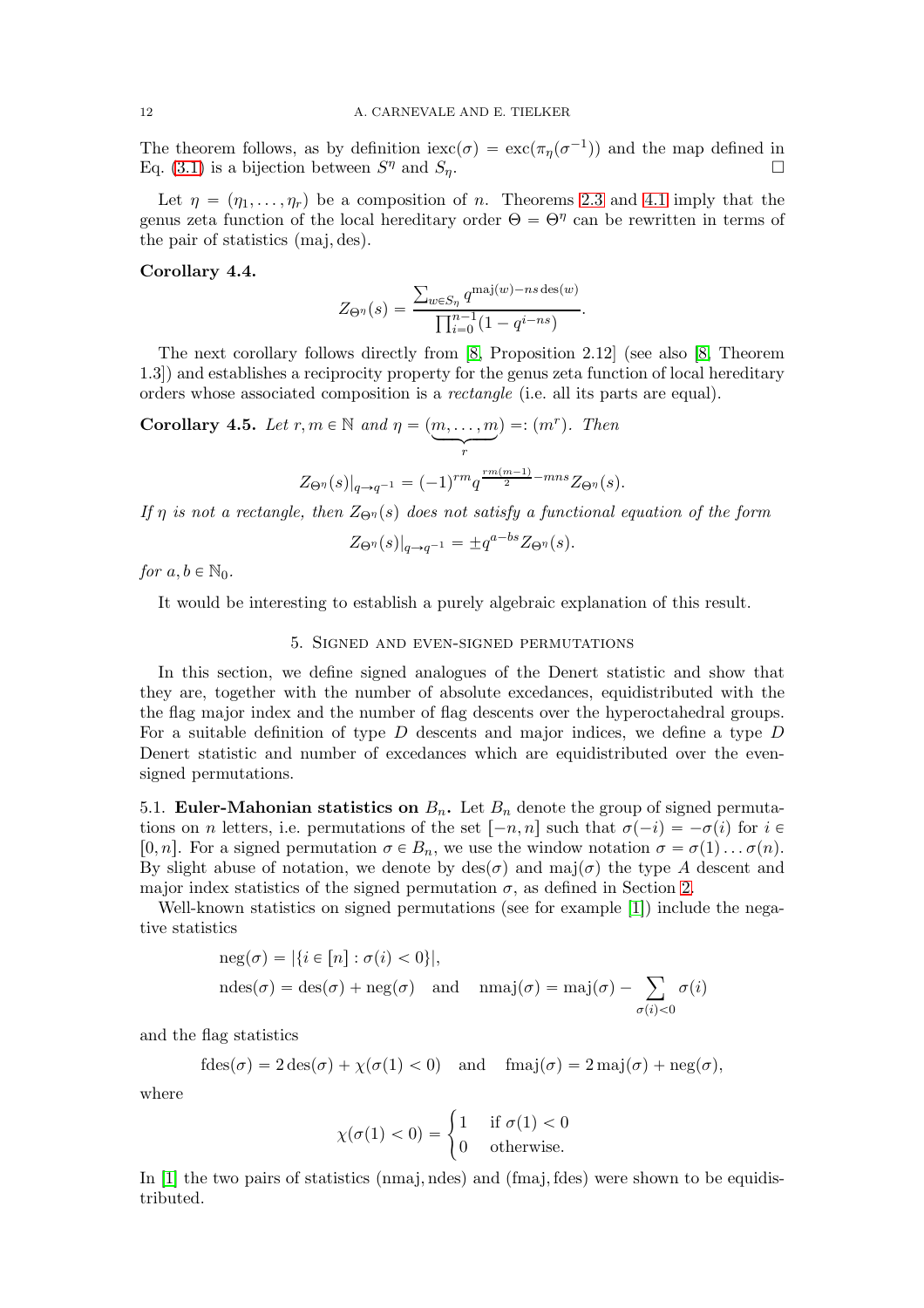<span id="page-12-0"></span>**Theorem 5.1.** [1, Corollary 4.5]

$$
\sum_{\sigma \in B_n} q^{\text{nmaj}(\sigma)} t^{\text{ndes}(\sigma)} = \sum_{\sigma \in B_n} q^{\text{fmaj}(\sigma)} t^{\text{fdes}(\sigma)}.
$$

Denert's statistic has been extended to signed permutations before (see, e.g., [10]). To the best of our knowledge, none of the type  $B$  extensions previously considered gives rise, together with a suitable definition of excedances, to an Euler-Mahonian pair in the sense of Theorem [5.1.](#page-12-0)

**Definition 5.2.** [17, Definition 4.1] For  $\sigma \in B_n$ , we define  $|\sigma| = |\sigma(1)| \dots |\sigma(n)| \in S_n$ . The absolute excedance number is

$$
\mathrm{exc}^{\mathrm{abs}}(\sigma) = \mathrm{exc}(|\sigma|) + \mathrm{neg}(\sigma).
$$

We define a Denert statistic for signed permutations as follows.

**Definition 5.3.** Let  $\sigma \in B_n$ . The negative Denert statistic is

$$
\mathrm{nden}(\sigma)=\mathrm{den}(|\sigma|)-\sum_{\sigma(i)<0}\sigma(i).
$$

The following theorem shows that the pairs of statistics (nden,  $exc^{abs}$ ) and (fmaj, fdes) are equidistributed over the hyperoctahedral groups.

## Theorem 5.4.

$$
\sum_{\sigma \in B_n} q^{\text{nden}(\sigma)} t^{\text{exc}^{\text{abs}}(\sigma)} = \sum_{\sigma \in B_n} q^{\text{fmaj}(\sigma)} t^{\text{fdes}(\sigma)}.
$$

Proof. Writing a signed permutation as a product of an element in the symmetric group and a sign vector yields:

$$
\sum_{\sigma \in B_n} q^{\text{nden}(\sigma)} t^{\text{excabs}(\sigma)} = \sum_{\sigma \in B_n} q^{\text{den}(|\sigma|)} q^{-\sum_{\sigma(i) < 0} \sigma(i)} t^{\text{exc}(|\sigma|)} t^{\text{neg}(\sigma)}
$$
\n
$$
= \left(\sum_{\sigma \in S_n} q^{\text{den}(\sigma)} t^{\text{exc}(\sigma)}\right) \left(\sum_{J \subseteq [n]} \sum_{j \in J} q^j t\right)
$$
\n
$$
= \left(\sum_{\sigma \in S_n} q^{\text{maj}(\sigma)} t^{\text{des}(\sigma)}\right) \left(\sum_{J \subseteq [n]} \sum_{j \in J} q^j t\right)
$$
\n
$$
= \sum_{\sigma \in B_n} q^{\text{nmaj}(\sigma)} t^{\text{ndes}(\sigma)},
$$

where the penultimate equality follows from Theorem [2.3.](#page-2-1) The claim now follows by Theorem [5.1.](#page-12-0)  $\Box$ 

5.2. Euler-Mahonian statistics on  $D_n$ . We define a type D analogue of Denert's statistic which, together with a suitable definition of an excedance statistic, forms an Euler-Mahonian pair. The Coxeter group  $D_n$  is the subgroup of  $B_n$  of even-signed permutations,

$$
D_n = \{ \sigma \in B_n : \text{neg}(\sigma) \equiv 0 \mod 2 \}.
$$

A negative descent set on  $D_n$  and corresponding descent number and major index were defined in [3].

**Definition 5.5.** [3, Section 3.1] Let  $\sigma \in D_n$ . The type D negative descent set of  $\sigma$  is  $DNeg(\sigma) = \{i \in [n] : \sigma(i) < -1\}$  and  $dneg(\sigma) = |DNeg(\sigma)|$ .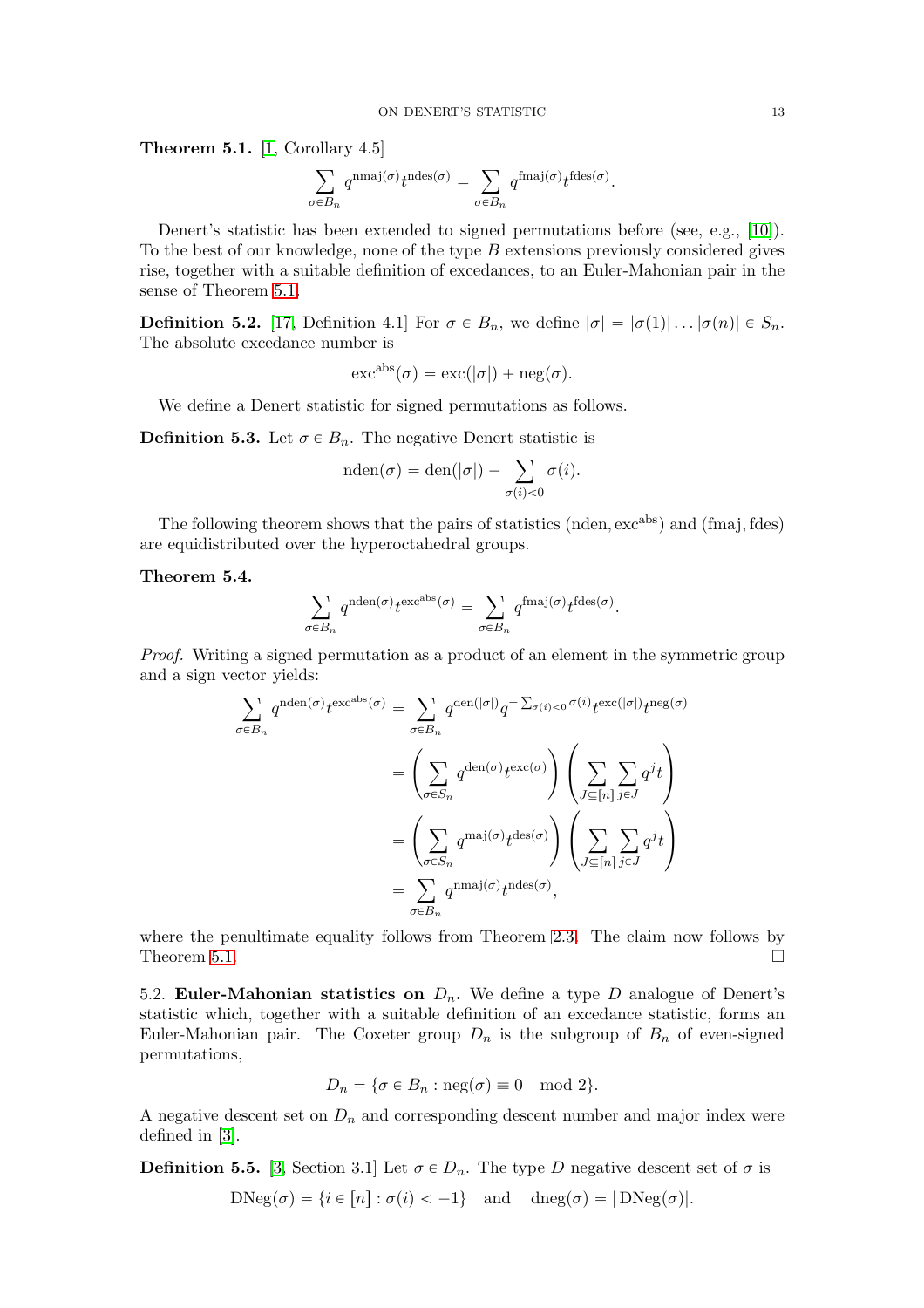The corresponding descent and major index statistics are

$$
ddes(\sigma) = des(\sigma) + dneg(\sigma),
$$
  
\n
$$
dmaj(\sigma) = maj(\sigma) - \sum_{i \in DNeg(\sigma)} \sigma(i) - dneg(\sigma).
$$

**Definition 5.6.** For  $\sigma \in D_n$ , we define the number of type D excedances to be

 $\operatorname{dexc}(\sigma) := \operatorname{exc}(|\sigma|) + \operatorname{dneg}(\sigma)$ .

Note that the number of type D excedances of  $\sigma \in D_n$  differs from the number of absolute excedances of  $\sigma$  if  $\sigma(i) = -1$  for some  $i \in [n]$ .

Definition 5.7. We define Denert's statistic for even-signed permutations as

$$
\mathrm{dden}(\sigma) := \mathrm{den}(|\sigma|) - \sum_{i \in \mathrm{DNeg}(\sigma)} \sigma(i) - \mathrm{dneg}(\sigma) = \mathrm{den}(|\sigma|) + \mathrm{nsp}(\sigma),
$$

where  $\text{nsp}(\sigma) := |\{(i, j) \in [n] \times [n] : i < j, \sigma(i) + \sigma(j) < 0\}|$  denotes the negative sum pairs.

The next theorem shows that (dden, dexc) and (dmaj, ddes) are equidistributed over the even-signed permutations.

## Theorem 5.8.

$$
\sum_{\sigma\in D_n}q^{{\rm dden}(\sigma)}t^{{\rm dexc}(\sigma)}=\sum_{\sigma\in D_n}q^{{\rm dmaj}(\sigma)}t^{{\rm ddes}(\sigma)}.
$$

*Proof.* Write  $D_n$  as

$$
D_n = \bigcup_{\pi \in S_n} \{ \tau \pi : \tau \in T \},\
$$

where  $T = \{ \tau \in D_n : \text{des}(\tau) = 0 \}$  and the union is disjoint. Then

$$
\sum_{\sigma \in D_n} q^{\text{dden}(\sigma)} t^{\text{dexc}(\sigma)} = \sum_{\pi \in S_n} \sum_{\tau \in T} q^{\text{den}(|\tau\pi|) - \sum_{i \in \text{DNeg}(\tau\pi)} \tau\pi(i) - \text{dneg}(\tau\pi)} t^{\text{exc}(|\tau\pi|) + \text{dneg}(\tau\pi)}.
$$
 (5.1)

It is easy to see that  $\sum_{i\in\text{DNeg}(\tau\pi)} \tau(\tau(i)) = \sum_{i\in\text{DNeg}(\tau)} \tau(i)$  and  $\text{dneg}(\tau\pi) = \text{dneg}(\tau)$  for any  $\pi \in S_n$  and  $\tau \in T$ . Thus Eq. [\(5.1\)](#page-13-1) is equal to

$$
\sum_{\tau \in T} q^{-\sum_{i \in \text{DNeg}(\tau)} \tau(i) - \text{dneg}(\tau)} t^{\text{dneg}(\tau)} \sum_{\pi \in S_n} q^{\text{den}(\pi)} t^{\text{exc}(\pi)}.
$$

By Theorem [2.3,](#page-2-1) this is equal to

$$
= \sum_{\tau \in T} q^{-\sum_{i \in \text{DNeg}(\tau)} \tau(i) - \text{dneg}(\tau)} t^{\text{dneg}(\tau)} \sum_{\pi \in S_n} q^{\text{maj}(\pi)} t^{\text{des}(\pi)}
$$

$$
= \sum_{\sigma \in D_n} q^{\text{dmaj}(\sigma)} t^{\text{ddes}(\sigma)},
$$

<span id="page-13-0"></span>which proves the theorem.  $\Box$ 

<span id="page-13-1"></span>

#### 6. Final remarks

6.1. Hadamard products. By a formula due to MacMahon [16, §462, Vol. 2, Ch. IV, Sect. IX] and Theorem [4.1,](#page-6-0) it turns out that genus zeta functions as in Corollary [4.4,](#page-11-1) viewed as rational functions in q and  $q^{-ns}$  are closely related to Hadamard products of the rational functions expressing genus zeta functions of maximal orders (i.e. orders whose local type is a composition with one part). In the following, given rational func-

<span id="page-13-2"></span>tions 
$$
F(y)
$$
 and  $G(y)$ , we denote with  $(F \star G)(y)$  their Hadamard product. Then  
\n
$$
W_{\eta}(x, y) = (1 - x^{n}y) \sum_{i=1}^{r} W_{(\eta_{i}+1)}(x, y) = (1 - x^{n}y) \sum_{i=1}^{r} \left( \prod_{0 \leq j \leq \eta_{i}} \frac{1}{1 - x^{j}y} \right), \quad (6.1)
$$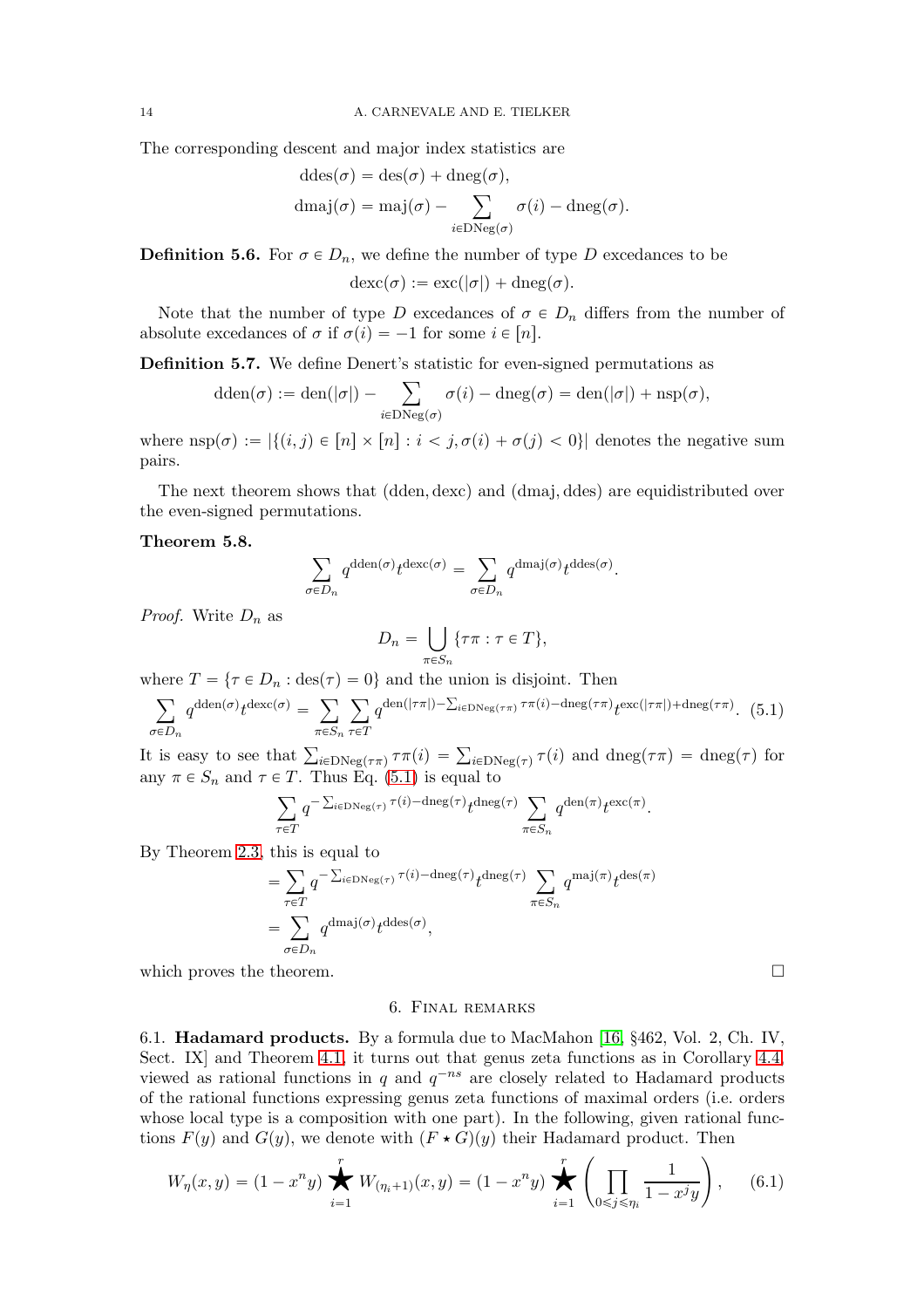#### ON DENERT'S STATISTIC 15

where the Hadamard product is taken with respect to y.

At present, we are not aware of an algebraic interpretation, say in terms of factorisation of ideals in  $\Theta^{\eta}$ , of the Hadamard product in Eq. [\(6.1\)](#page-13-2).

Certain orbit Dirichlet series exhibit a similar behaviour; cf. [8, Proposition 1.2]. An algebraic framework for interpreting Hadamard products of closely related generating functions was recently developed by Gessel and Zhuang [13].

6.2. **Factorisation.** It is well known that classical Eulerian polynomials over  $S_n$  have all real, simple negative roots and that  $-1$  is a root if and only n is even; see [12]. It was proved in  $[8, \text{Lemma 2.7}]$  that this generalises to a factorisation of the q-Carlitz polynomial for  $n$  even. In the same paper, it also was conjectured that a similar factorisation result should hold for the polynomials giving the joint distribution of  $(\text{des}, \text{maj})$  over multiset permutations associated with compositions which are rectangles and satisfy certain conditions (see [8, Conjecture B]). Han's result Theorem [2.3](#page-2-1) and Theorem [4.1](#page-6-0) allow for reformulations of this conjecture in terms of the pair of statistics  $(exc, den)$ over multiset permutations and in terms of Denert's original statistic over  $\eta$ -admissible permutations. More precisely, the conjecture revolves around the existence of so-called unitary factors of Euler-Mahonian polynomials. A nonconstant polynomial  $f \in \mathbb{Z}[x, y]$ is called *unitary* if there exists  $F \in \mathbb{Z}[Y]$  such that  $f(x, y) = F(x^a y^b)$  for some  $a, b \in \mathbb{N}_0$ and all complex roots of F have absolute value 1.

**Conjecture A.** Let  $\eta$  be a composition. Then the polynomial of the joint distribution of (den, exc) over  $S_{\eta}$  has a unitary factor if and only if  $\eta = (m^r)$  is a rectangle, with r even and m odd. In this case,

$$
\sum_{w \in S_{\eta}} x^{\text{den}(w)} y^{\text{exc}(w)} = \left(1 + x^{\frac{rm}{2}} y\right) f_0^{\eta}(x, y)
$$

where  $f_0^{\eta}$  $\int_0^{\eta}(x, y)$  has no unitary factor.

Acknowledgements. We would like to thank Tobias Rossmann and Christopher Voll for mathematical conversations and helpful comments. This paper is part of the second author's PhD project, supervised by Christopher Voll. The second author is funded by the Deutsche Forschungsgemeinschaft DFG through grant no. 380258175.

#### **REFERENCES**

- [1] R. M. Adin, F. Brenti, and Y. Roichman. Descent numbers and major indices for the hyperoctahedral group. volume 27, pages 210–224. 2001. Special issue in honor of Dominique Foata's 65th birthday (Philadelphia, PA, 2000).
- [2] M. N. Berman, I. Glazer, and M. M. Schein. Pro-isomorphic zeta functions of nilpotent groups and Lie rings under base extension. Tran. Amer. Math. Soc., to appear, 2021. DOI[:10.1090/tran/8506.](https://doi.org/10.1090/tran/8506)
- [3] R. Biagioli. Major and descent statistics for the even-signed permutation group. Adv. in Appl. Math., 31(1):163–179, 2003.
- [4] A. Björner and F. Brenti. Combinatorics of Coxeter groups, volume 231 of Graduate Texts in Mathematics. Springer, New York, 2005.
- [5] F. Brenti and A. Carnevale. Proof of a conjecture of Klopsch-Voll on Weyl groups of type A. Trans. Amer. Math. Soc., 369(10):7531–7547, 2017.
- [6] A. Carnevale. On some Euler-Mahonian distributions. Electron. J. Combin., 24(3):Paper No. 3.27, 11, 2017.
- [7] A. Carnevale, S. Shechter, and C. Voll. Enumerating traceless matrices over compact discrete valuation rings. Israel J. Math., 227(2):957–986, 2018.
- [8] A. Carnevale and C. Voll. Orbit Dirichlet series and multiset permutations. Monatsh. Math., 186(2):215–233, 2018.
- [9] M. Denert. The genus zeta function of hereditary orders in central simple algebras over global fields. Math. Comp., 54(189):449–465, 1990.
- [10] M. Fire. Statistics on wreath products. arXiv[:math/0409421,](https://arxiv.org/abs/math/0409421) 2004.
- [11] D. Foata and D. Zeilberger. Denert's permutation statistic is indeed Euler-Mahonian. Stud. Appl. Math., 83(1):31–59, 1990.